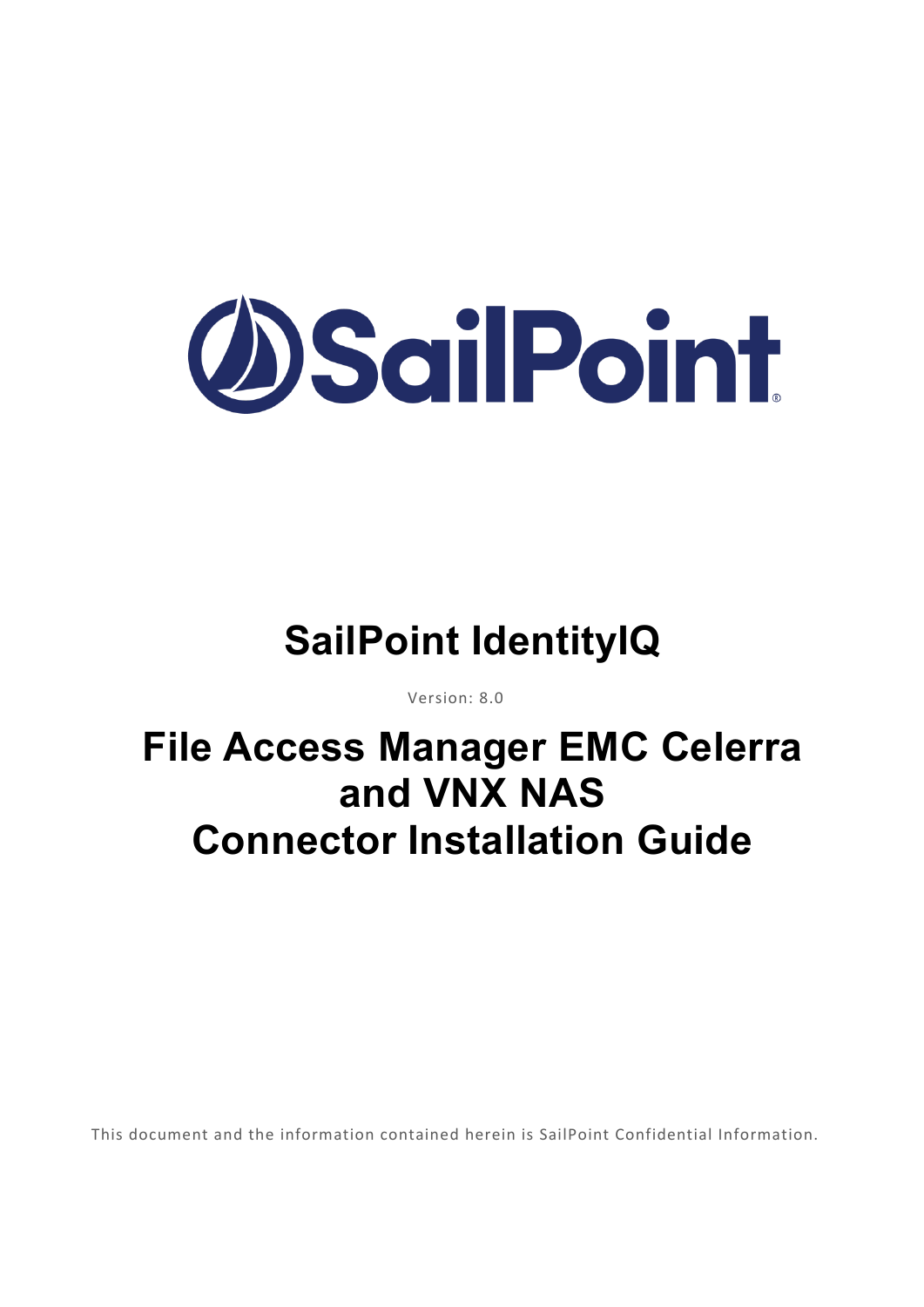

#### **Copyright ©2019 SailPoint Technologies, Inc., All Rights Reserved.**

SailPoint Technologies, Inc. makes no warranty of any kind with regard to this manual or the information included therein, including, but not limited to, the implied warranties of merchantability and fitness for a particular purpose. SailPoint Technologies shall not be liable for errors contained herein or direct, indirect, special, incidental or consequential damages in connection with the furnishing, performance, or use of this material.

#### **Restricted Rights Legend.**

All rights are reserved. No part of this document may be published, distributed, reproduced, publicly displayed, used to create derivative works, or translated to another language, without the prior written consent of SailPoint Technologies. The information contained in this document is subject to change without notice.

Use, duplication or disclosure by the U.S. Government is subject to restrictions as set forth in subparagraph (c) (1) (ii) of the Rights in Technical Data and Computer Software clause at DFARS 252.227-7013 for DOD agencies, and subparagraphs (c) (1) and (c) (2) of the Commercial Computer Software Restricted Rights clause at FAR 52.227-19 for other agencies.

#### **Regulatory/Export Compliance.**

The export and re-export of this software is controlled for export purposes by the U.S. Government. By accepting this software and/or documentation, licensee agrees to comply with all U.S. and foreign export laws and regulations as they relate to software and related documentation. Licensee will not export or re-export outside the United States software or documentation, whether directly or indirectly, to any Prohibited Party and will not cause, approve or otherwise intentionally facilitate others in so doing. A Prohibited Party includes: a party in a U.S. embargoed country or country the United States has named as a supporter of international terrorism; a party involved in proliferation; a party identified by the U.S. Government as a Denied Party; a party named on the U.S. Government's Specially Designated Nationals (SDN) List; a party prohibited from participation in export or re-export transactions by a U.S. Government General Order; a party listed by the U.S. Government's Office of Foreign Assets Control as ineligible to participate in transactions subject to U.S. jurisdiction; or any party that licensee knows or has reason to know has violated or plans to violate U.S. or foreign export laws or regulations. Licensee shall ensure that each of its software users complies with U.S. and foreign export laws and regulations as they relate to software and related documentation.

#### **Copyright and Trademark Notices.**

Copyright ©2019 SailPoint Technologies, Inc. All Rights Reserved. All logos, text, content, including underlying HTML code, designs, and graphics used and/or depicted on these written materials or in this Internet web site are protected under United States and international copyright and trademark laws and treaties, and may not be used or reproduced without the prior express written permission of SailPoint Technologies, Inc.

"SailPoint Technologies & Design," "SailPoint," "IdentityIQ," "IdentityNow," "SecurityIQ," "IdentityAI," "AccessIQ," "Identity Cube" and "Managing the Business of Identity" are registered trademarks of SailPoint Technologies, Inc. "Identity is Everything" and "The Power of Identity" are trademarks of SailPoint Technologies, Inc. None of the foregoing marks may be used without the prior express written permission of SailPoint Technologies, Inc. All other trademarks shown herein are owned by the respective companies or persons indicated.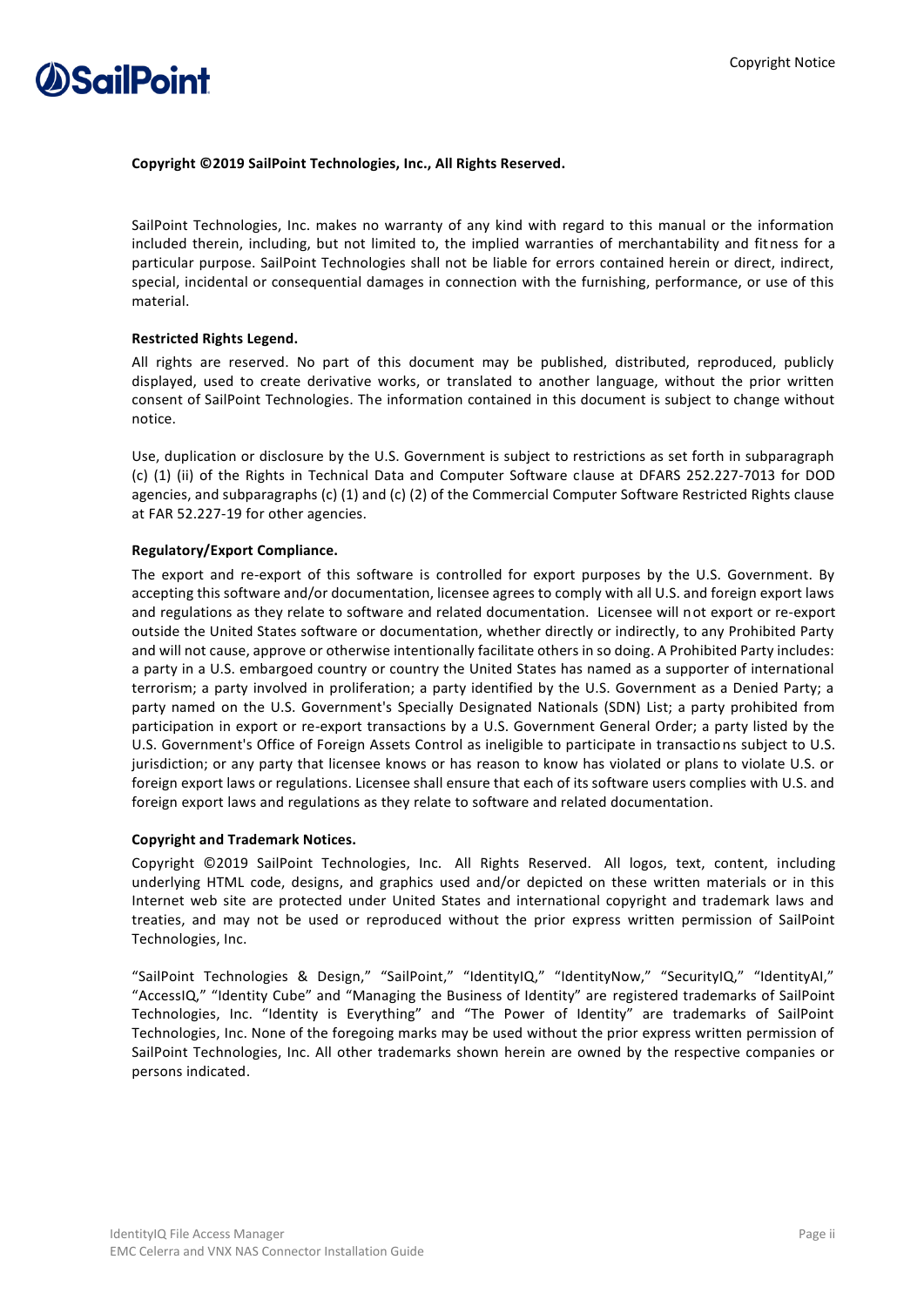# **Table of Contents**

| Chapter 3: |  |
|------------|--|
|            |  |
|            |  |
|            |  |
|            |  |
|            |  |
|            |  |
|            |  |
|            |  |
|            |  |
|            |  |
| Chapter 4: |  |
|            |  |
|            |  |
|            |  |
|            |  |
|            |  |
|            |  |
|            |  |
|            |  |
|            |  |
|            |  |
| Chapter 5: |  |
| Chapter 6: |  |
|            |  |
| Chapter 7: |  |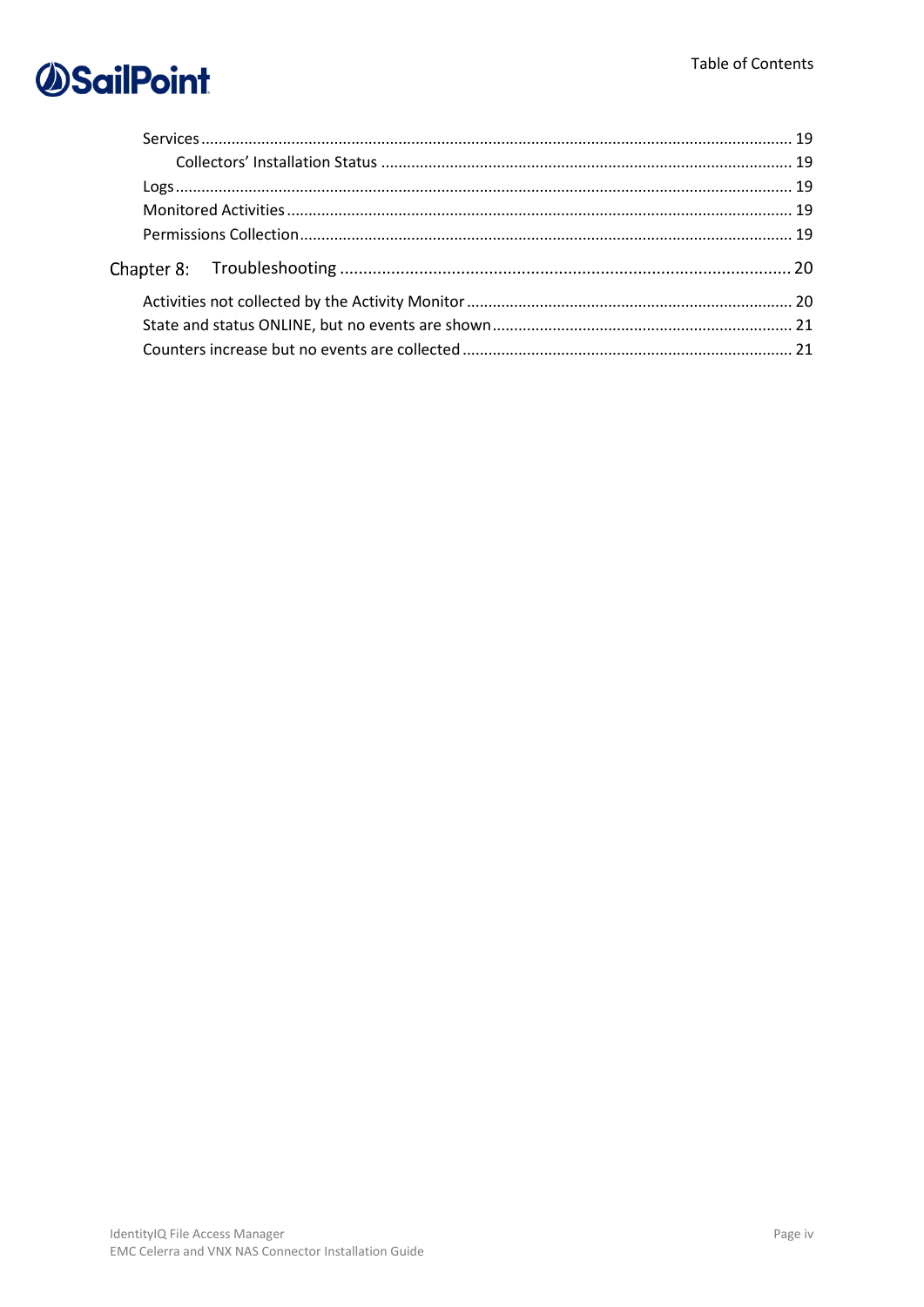# **List of Figures**

| Figure 1. |  |
|-----------|--|
| Figure 2. |  |
| Figure 3. |  |
| Figure 4. |  |
| Figure 5. |  |
| Figure 6. |  |
| Figure 7. |  |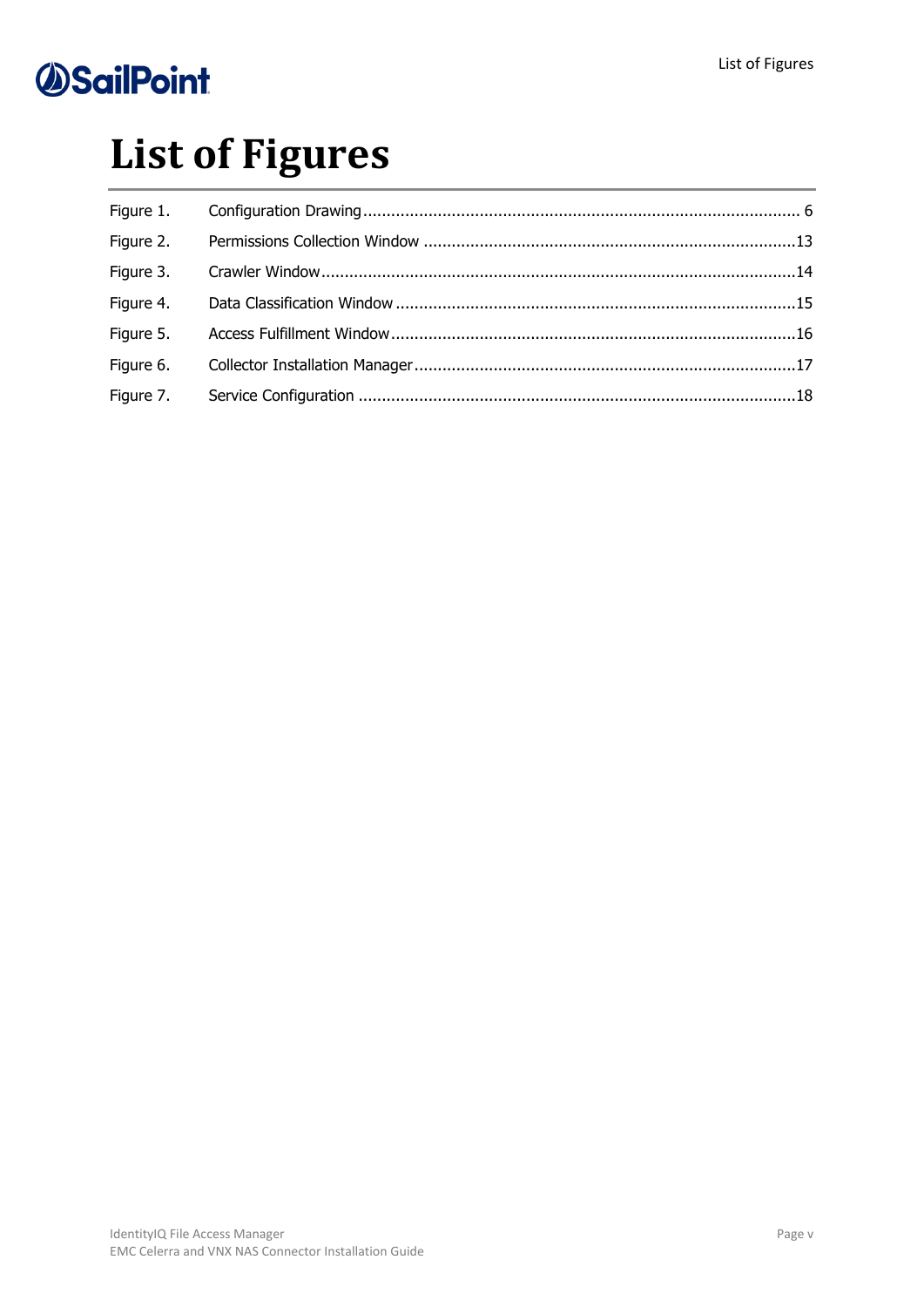# **List of Tables**

| Table 1. |  |
|----------|--|
|          |  |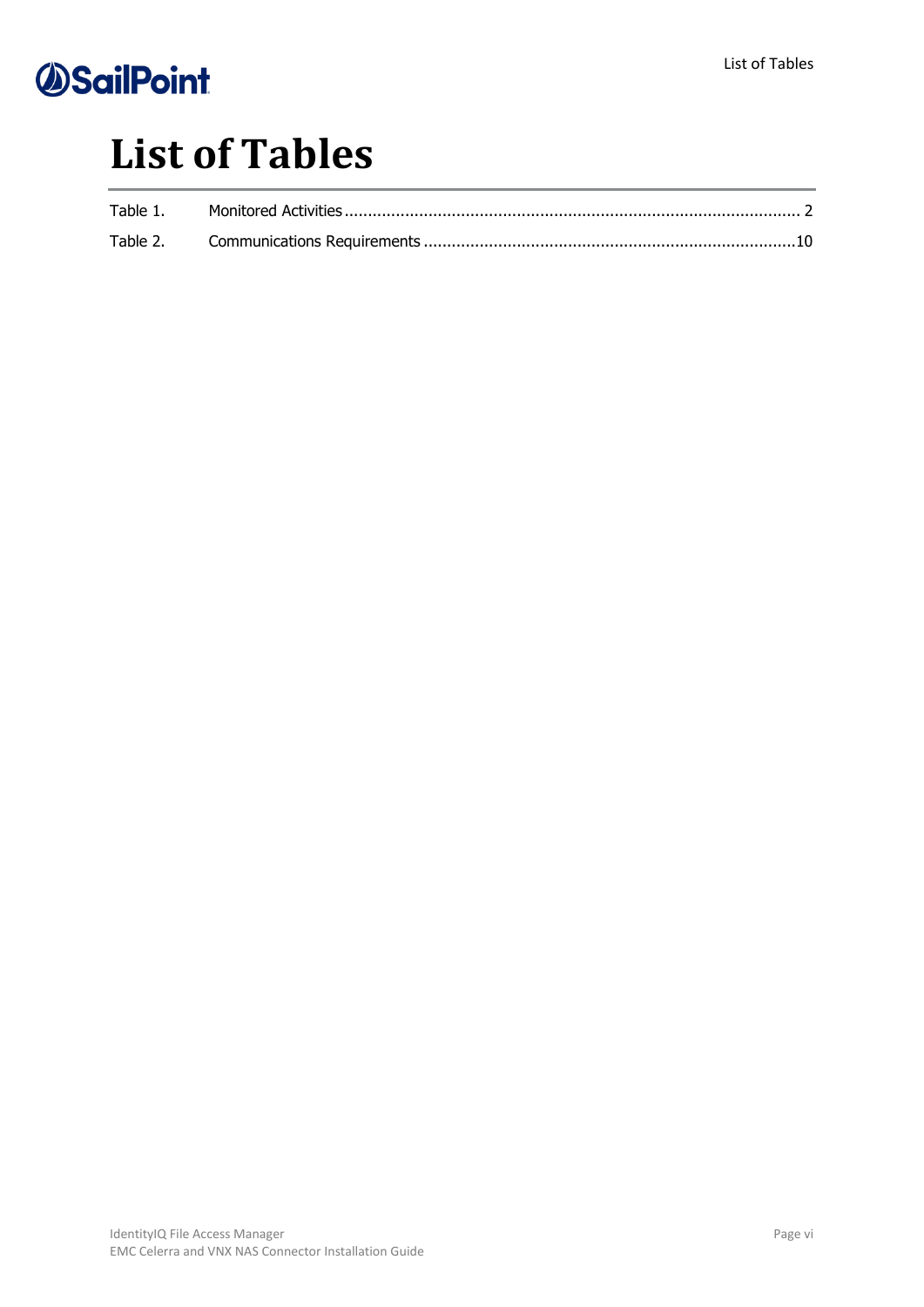# **Table of Revisions**

| Ver. # | <b>Description</b>                                              | <b>Author</b>      | <b>Date</b>  |
|--------|-----------------------------------------------------------------|--------------------|--------------|
| 5.0    | <b>Final Version</b>                                            | Jonathan Rappeport | 10 Jan 2017  |
| 5.1    | <b>First Draft</b>                                              | Jonathan Rappeport | l08 Feb 2017 |
| 5.1    | Second Draft                                                    | Jonathan Rappeport | 13 Jun 2017  |
| 5.1    | <b>Third Draft</b>                                              | Jonathan Rappeport | 26 Sep 2017  |
| 6.0    | <b>First Draft</b>                                              | Jonathan Rappeport | 10 May 2018  |
| 6.1    | Formatting changes only                                         | Josh Lewin         | 11 Dec 2018  |
| 8.0    | Formatting<br>$\bullet$                                         | Josh Lewin         | 28 Jul 2019  |
|        | Adding command to enable CEPA on the data mover<br>٠<br>for NFS |                    |              |
|        | Rebranding – Identity IQ File Access Manager 8.0<br>$\bullet$   |                    |              |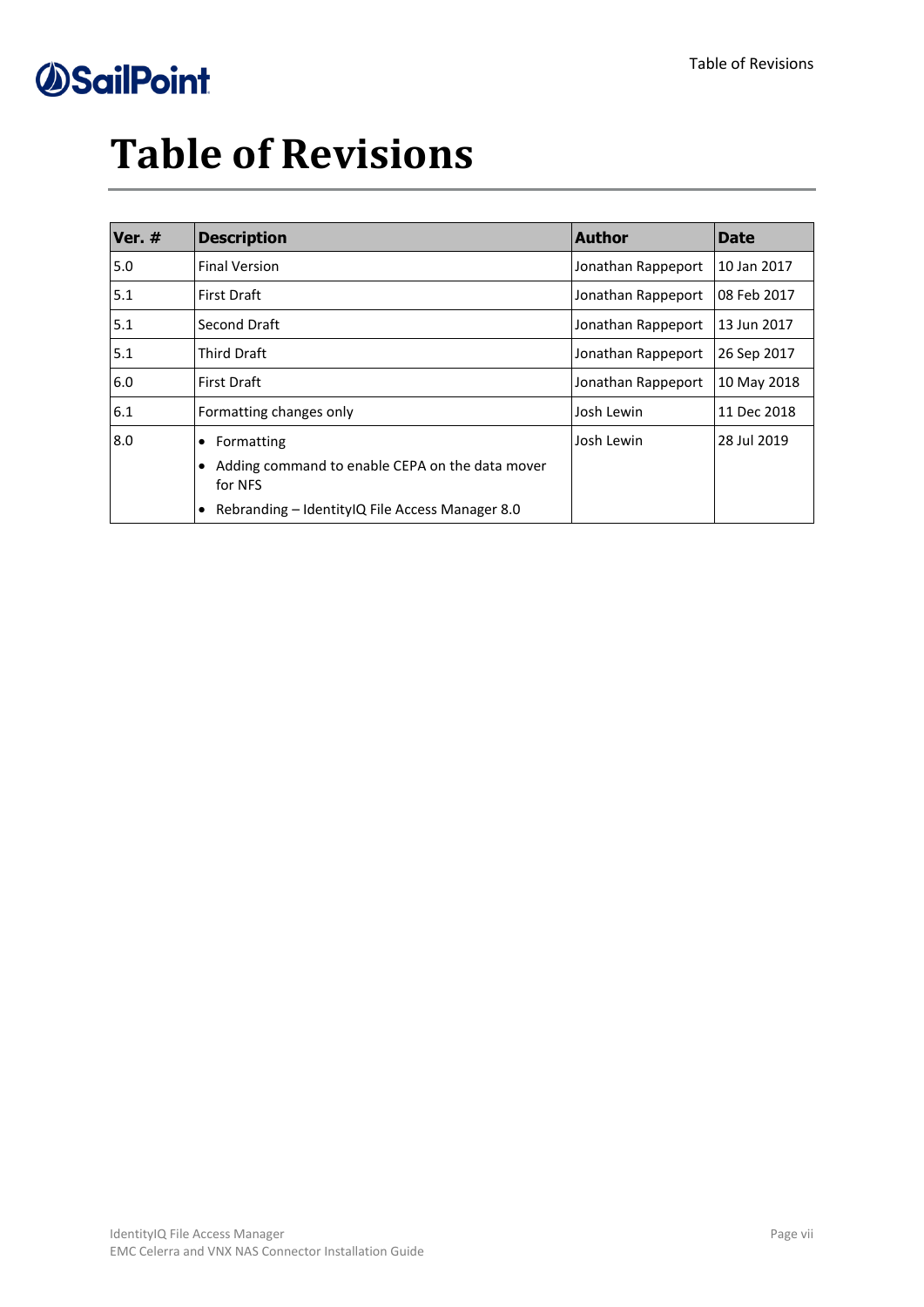## <span id="page-7-0"></span>**Chapter 1: Connector Installation & Configuration**

## <span id="page-7-1"></span>**Overview**

### <span id="page-7-2"></span>**Installation Flow**

- 1. Configure all the prerequisites.
- 2. Add a new application to the IdentityIQ File Access Manager Admin Client.
- 3. Install the Activity Monitor/Permissions Collector/Data Classification Collector services.
	- **Note: Permissions Collector and Data Classification services installation is optional and should only be installed by someone with a full understanding of IdentityIQ File Access Manager deployment architecture. The IdentityIQ File Access Manager Administrator Guide has additional information on IdentityIQ File Access Manager architecture.**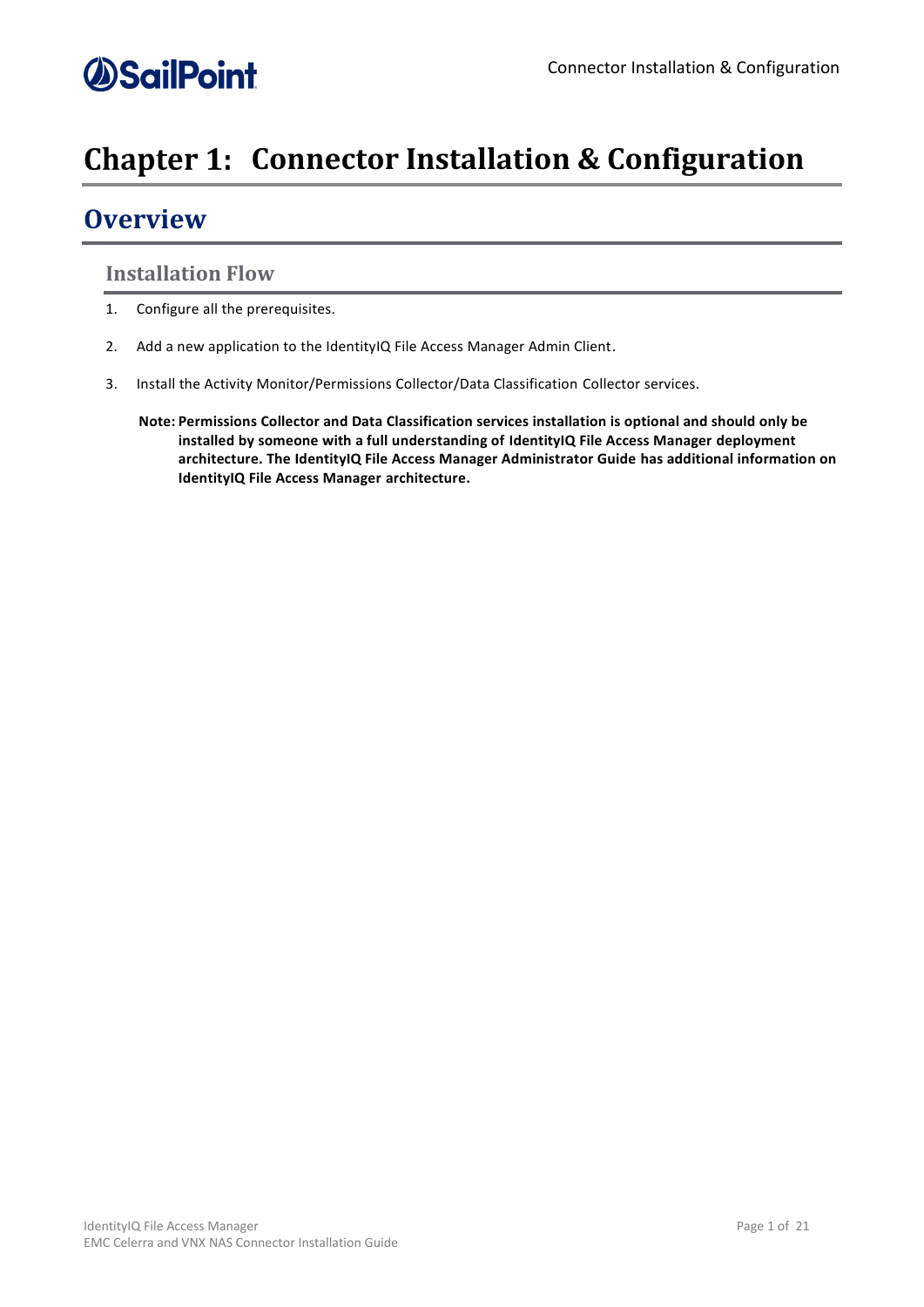## <span id="page-8-0"></span>**Chapter 2: General**

## <span id="page-8-1"></span>**Activity Monitor Operation Principles**

- IdentityIQ File Access Manager Connector for EMC uses EMC CEPA over the Common Event Enabler Framework (or CEE, formerly known as CAVA) infrastructure for getting audit events from the Celerra/VNX NAS for both CIFS and NFS file access.
- The Activity Monitor supports different architectures and can work with either a single or multiple, remote, or local CEE services.

## <span id="page-8-2"></span>**Permissions Collector Operation Principle**

### <span id="page-8-3"></span>**CIFS Shares**

- IdentityIQ File Access Manager connects using EMC administrative shares and analyzes folder permissions.
- Local groups and users are collected from the CIFS server during the Permission Collector process.

### <span id="page-8-4"></span>**NFS Exports**

- IdentityIQ File Access Manager connects using standard NFSv3 access to analyze UNIX-style folder permissions.
- A NIS Identity Collector is used to resolve UIDs/GIDs permissions discovered during the Permissions Collection process.

### <span id="page-8-6"></span><span id="page-8-5"></span>**Monitored Activities**

| <b>Action</b>                      | <b>Meaning</b>                                                               |
|------------------------------------|------------------------------------------------------------------------------|
| Create File                        | A new file was created.                                                      |
| Create Folder                      | A new folder was created.                                                    |
| Create from Move                   | A "Create Folder" event generates this event on the newly<br>created folder. |
| Create from<br>Rename              | A "Rename Folder" event generates this event on the newly<br>created folder. |
| Delete File                        | A file was deleted.                                                          |
| Delete Folder                      | A folder was deleted.                                                        |
| Move File                          | A file was moved.                                                            |
| Move Folder                        | A folder was moved.                                                          |
| Permission Change<br>File          | A file's permissions were changed.                                           |
| <b>Permission Change</b><br>Folder | A folder's permissions were changed.                                         |
| <b>Read File</b>                   | A file was read.                                                             |

#### **Table 1. Monitored Activities**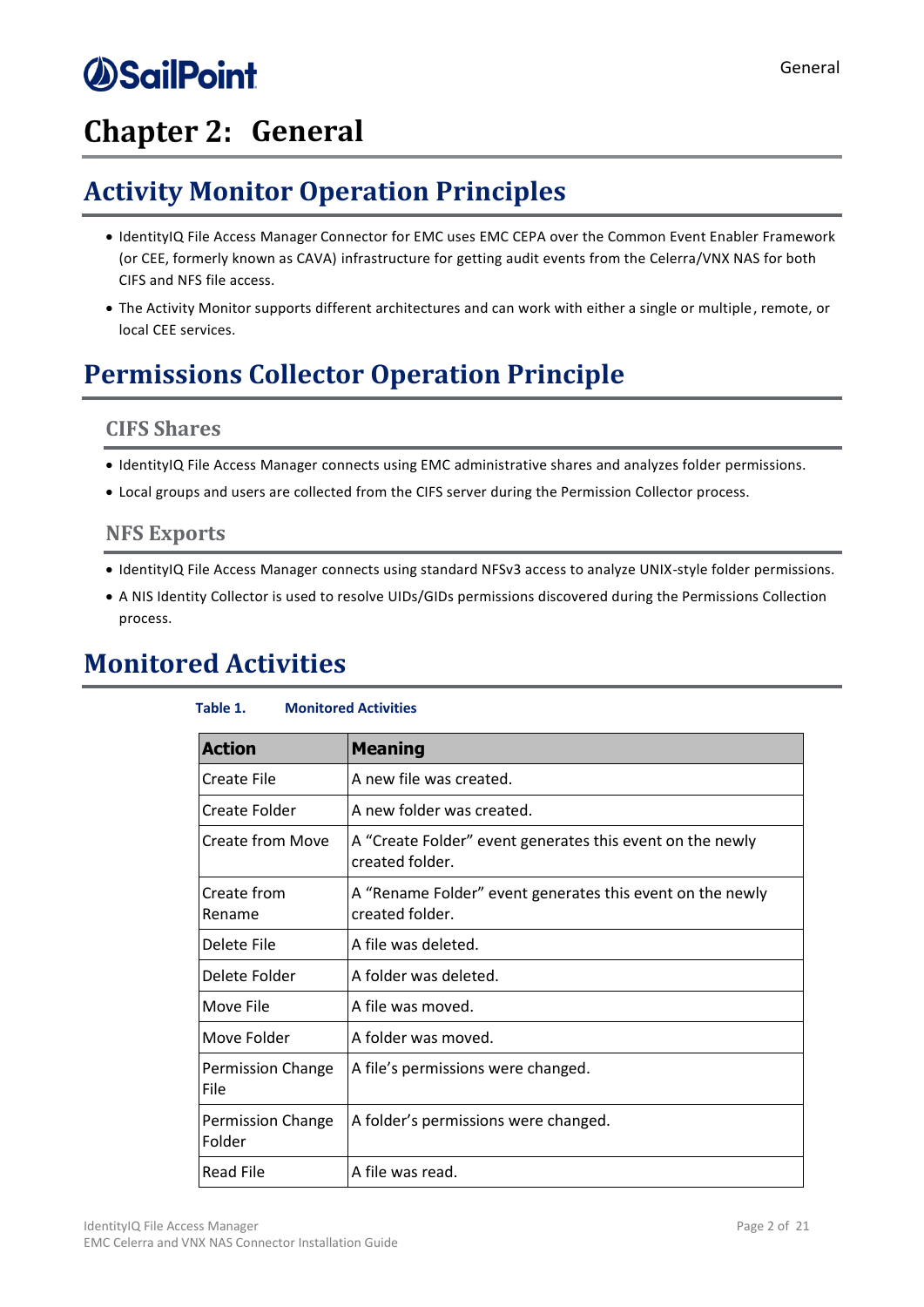

| <b>Action</b>     | <b>Meaning</b>        |
|-------------------|-----------------------|
| l Rename File     | A file was renamed.   |
| l Rename Folder   | A folder was renamed. |
| <b>Write File</b> | A file was modified.  |

## <span id="page-9-0"></span>**Supported Versions**

• EMC Celerra 6.0 and above (including Virtual Data Mover and Aliases).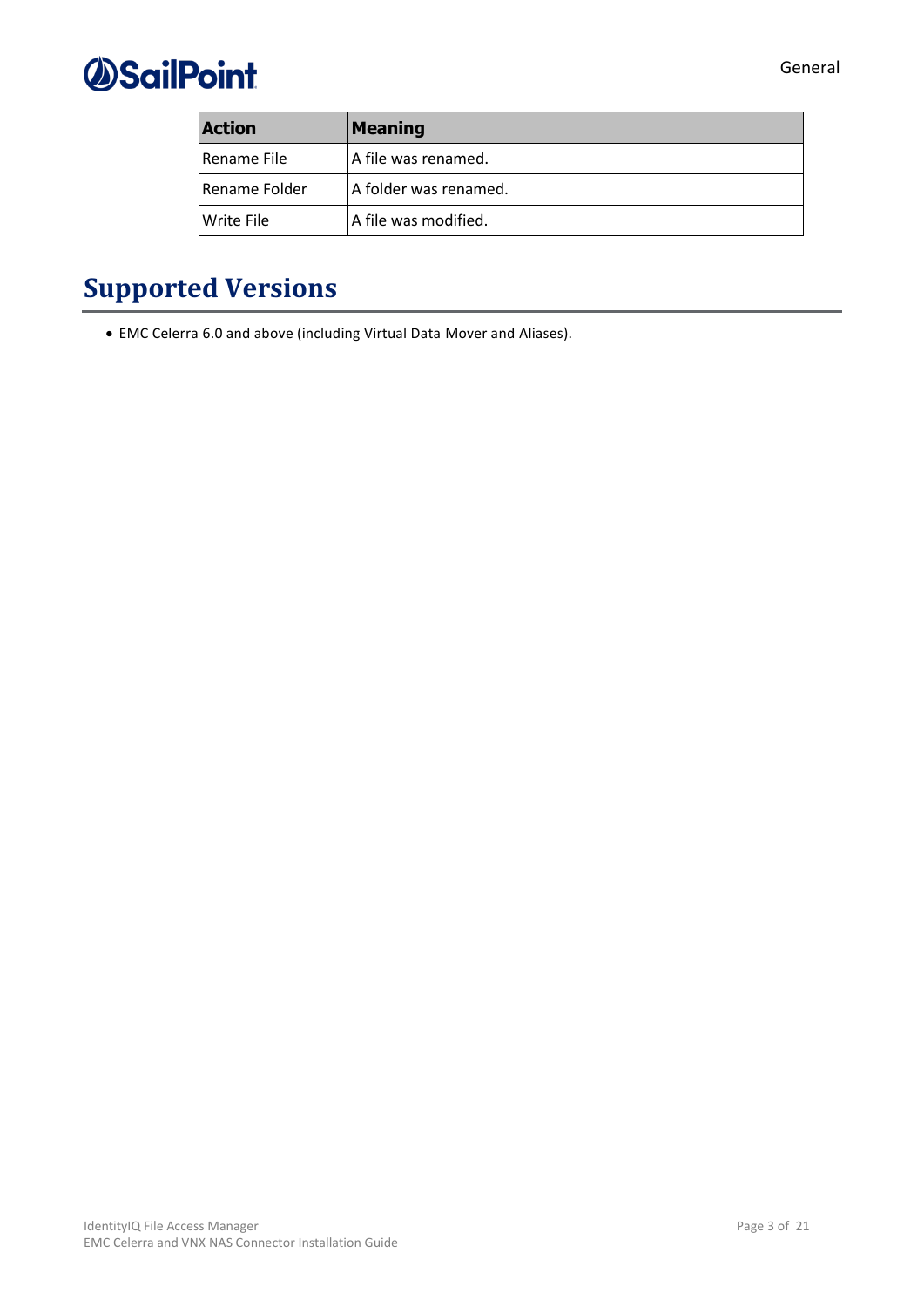## <span id="page-10-0"></span>**Chapter 3: Celerra/VNX Components Overview**

For more information and a deep technical understanding of the EMC architecture and CEE, refer to the EMC CEE version 7.0 using the Common Event Enabler for Windows

https://www.emc.com/collateral/TechnicalDocument/docu48055.pdf

## <span id="page-10-1"></span>**Physical & Virtual Data Mover**

Celerra/VNX architecture is based on physical components named data movers.

A physical data mover can host multiple virtual data movers (VDMs).

**Note: Audit facility (CEPA) is single for each physical data mover, and must be configured separately for each physical data mover.**

### <span id="page-10-2"></span>**CIFS Server**

A CIFS server is an EMC component that corresponds to a file server  $(\csc s)$  server name).

You can configure a CIFS server on a physical Data Mover or on a VDM. Typically, the CIFS servers are configured on a VDM.

Every CIFS server requires an Application definition in IdentityIQ File Access Manager.

### <span id="page-10-3"></span>**CIFS Servers Aliases**

An alias is a synonym name of the CIFS server. It is defined in the CIFS server itself and is visible in the EMC Unisphere.

Every CIFS server can have one or more aliases.

You must configure the aliases as well in the Application configuration. Failure to do so results in losing the events of users accessing the aliases.

However, all the activities are always saved in IdentityIQ File Access Manager with the real name of the filer.

**Notes:**

- **The filer name configured in the application must be the real name only.**
- **A DNS alias is not an EMC alias.**

### <span id="page-10-4"></span>**NFS Exports**

An NFS export is an EMC component that can be associated with any existing network interface to expose a UNIX-style NFS file server.

Every NFS network interface that exposes NFS exports requires an Application definition in File Access Manager.

### <span id="page-10-5"></span>**CEE**

A CEE service is the EMC gateway for communicating and receiving events notifications from the data movers.

All data movers send notifications on CIFS/NFS events to the CEE service. The service in the data mover responsible for sending the events to the CEE is called CEPA (Celerra Event Publishing Connector).

There is an n:n relation between the CEPA service running on the data mover and the CEE service: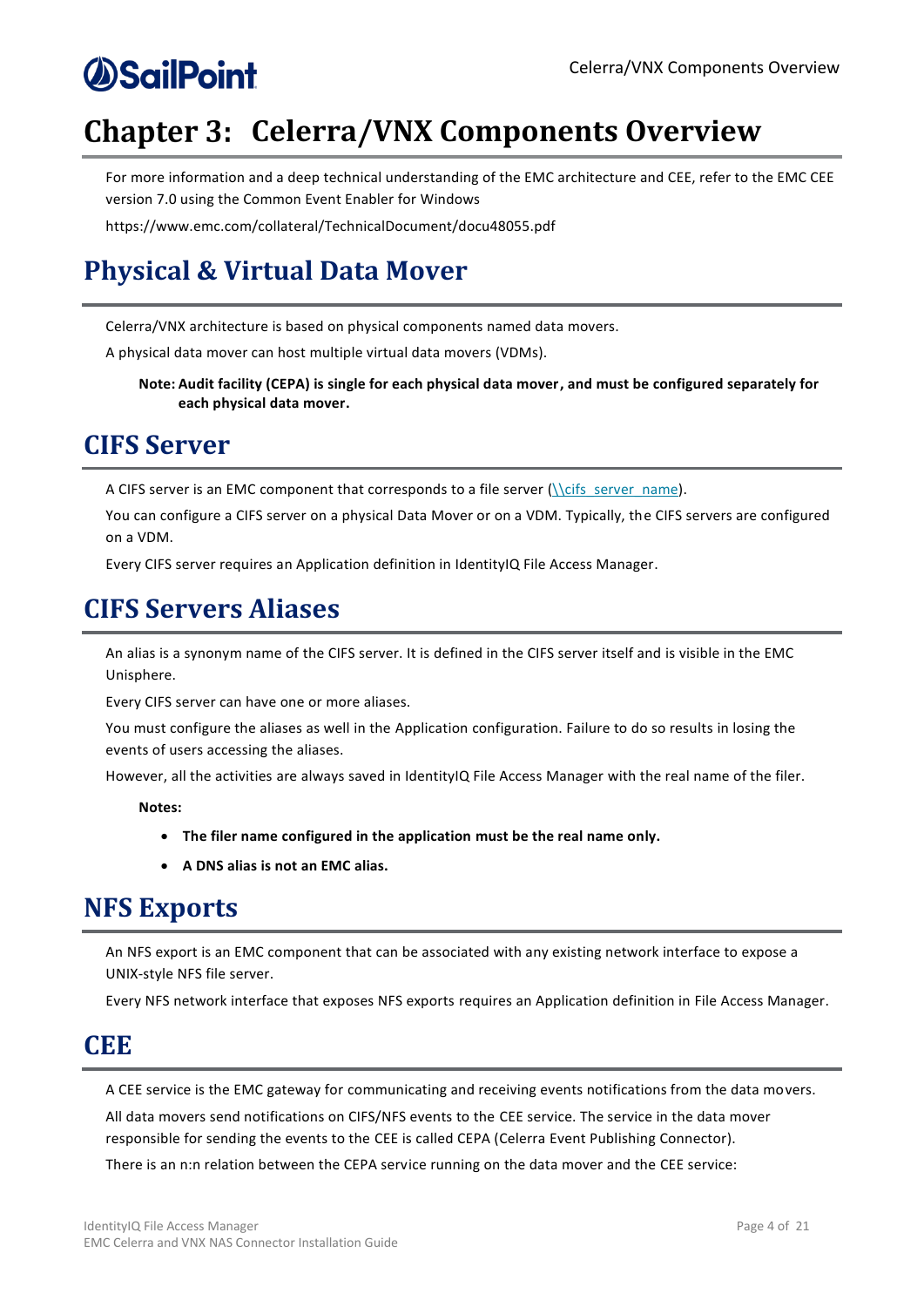Every CEE can communicate with multiple data movers.

Every CEPA service on a data mover can communicate with multiple CEE servers (for high availability and load sharing).

### <span id="page-11-0"></span>**CEPA and Virtual Data Movers**

For CEE to work, you need to have a CIFS server configured on the physical Data Mover. This is the global CIFS server or the default CIFS server on the physical Data Mover.

## <span id="page-11-1"></span>**CEE & Activity Monitor**

Every Activity Monitor can communicate with one or more CEE servers.

Every CEE service can be configured to work with a multiple Activity Monitor services.

### <span id="page-11-2"></span>**Activity Monitor Service**

Each Activity Monitor in IdentityIQ File Access Manager corresponds to a single CIFS server.

The first Activity Monitor installed on a physical server creates the Activity Monitor service. All subsequent Activity Monitors installed will not create additional Activity Monitor services.

Every Activity Monitor that is installed adds a *bamconfig.xml* file under the Activity Monitor to add itself to the same service.

**Note: The first installed Activity Monitor must be the last Activity Monitor uninstalled. If you uninstall the first Activity Monitor before uninstalling the other installed Activity Monitors, those Activity Monitors will not work, and it will not be possible to uninstall them.**

### <span id="page-11-3"></span>**NFS Event Monitoring Peculiarities**

The NFS Event Monitoring peculiarities include:

- EMC Celerra event data for NFS activities does not contain a full path to the target object, but only NFS identifiers (*inode*) regarding the target files and folders. To complete the partial event data File Access Manager event monitor maintains a local cache mapping inode identifiers to physical paths.
- The local cache mapping is based on the results of the crawling process, which collects the inode and file system information required to complete the event details.
- EMC Celerra pushes events into CEE service only if it is online and having at least one connected client. Therefore, any activity occurring when EMC CEE or File Access Manager event monitor services are down will not be registered. A downtime such as this may cause the local inode mapping cache to go out-of-sync with the actual directory structure on the NFS server.
- The only resolution to an out-of-sync state is to resynchronize File Access Manager by running a new crawl task, thus updating the database.

**Note: The Activity Monitor service synchronizes the entire folder structure of the monitored NFS environment locally. Plan your configuration with caution regarding network and disk load that may arise.**

## <span id="page-11-4"></span>**Sample Architecture**

In the schema below, the first physical Data Mover is configured to send events to CEE 1 & 2. CEE 1 & 2 are configured to send events notifications to the Activity Monitor.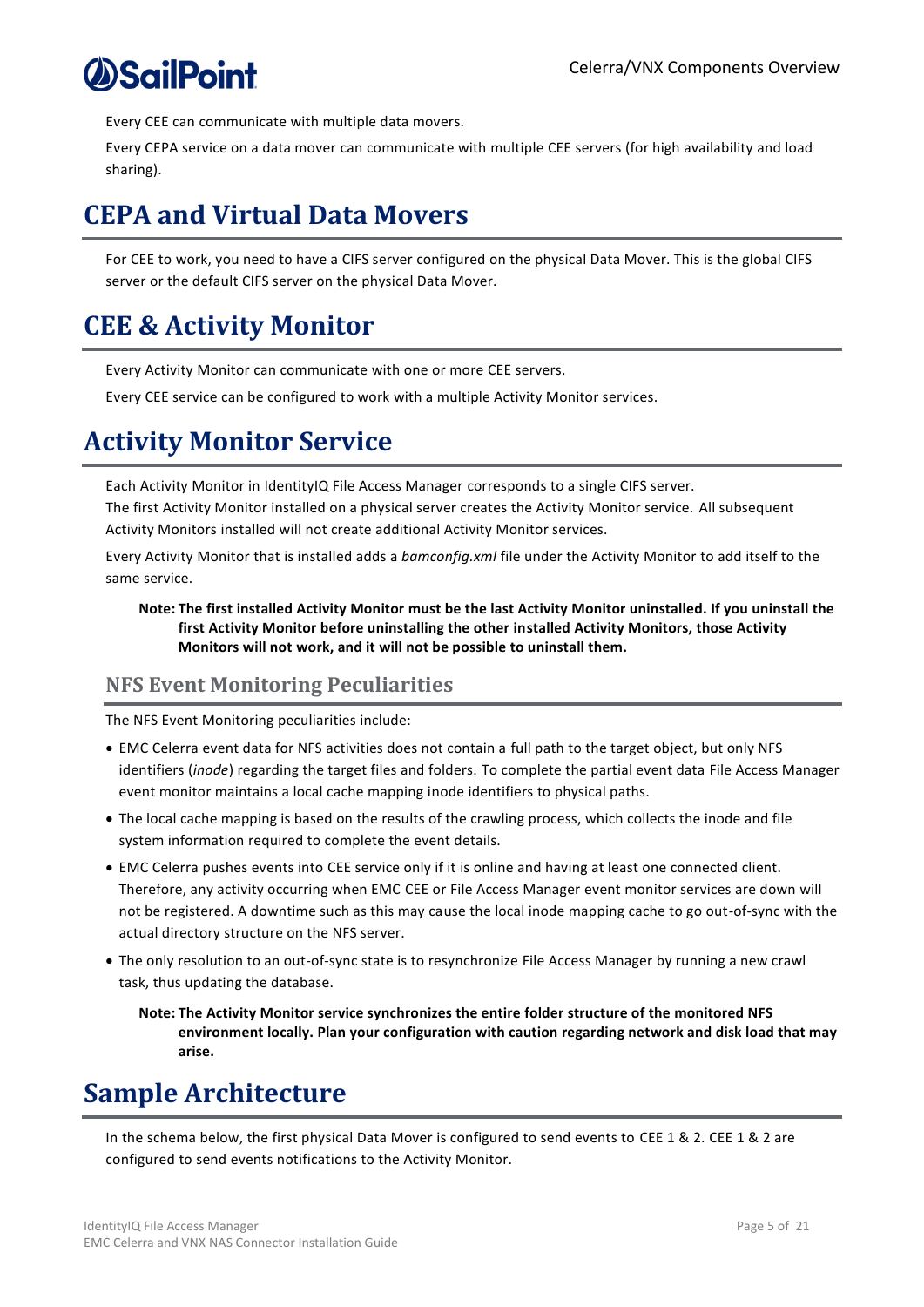

The second physical Data Mover is configured to send events to CEE 2 & 3. CEE 2 & 3 are configured to send events notifications to the Activity Monitor.

- CIFS Server 1
- CIFS Server 2
- NFS Export 1

The Activity Monitor monitors using CEE 2 & 3:

- CIFS Server 4
- CIFS Server 5
- NFS Export 2

<span id="page-12-0"></span>

IdentityIQ File Access Manager **Page 6 of 21** and 21 EMC Celerra and VNX NAS Connector Installation Guide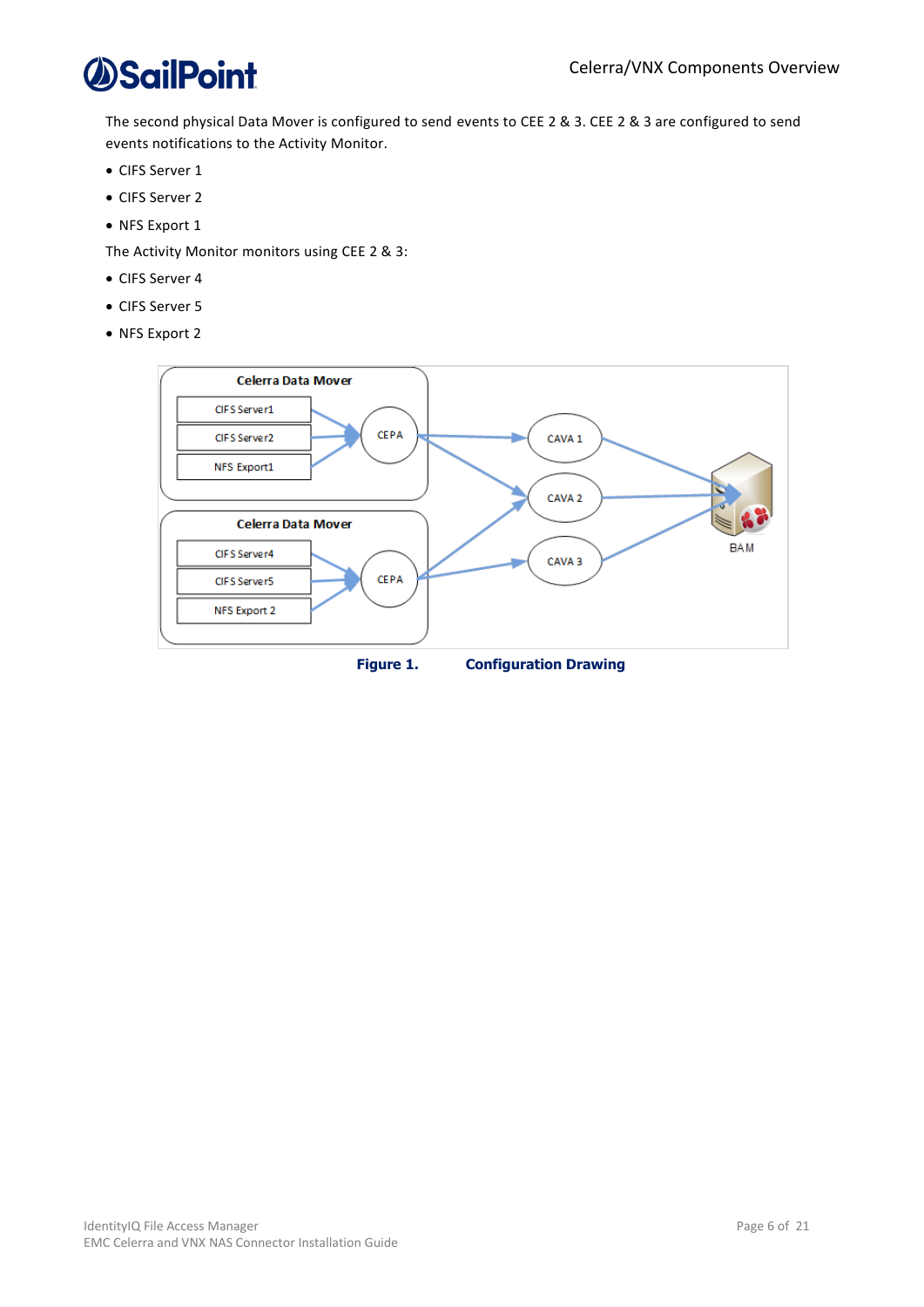## *<u>OSailPoint</u>*

## <span id="page-13-0"></span>**Chapter 4: Prerequisites**

### <span id="page-13-1"></span>**Configure the CEE Service**

### <span id="page-13-2"></span>**Supported Versions**

• EMC CAVA/CEE version 4.9.3 and above

#### <span id="page-13-3"></span>**Remote CEE**

For enterprises with an existing central CEE infrastructure, where the Activity Monitor will be installed on a different server than the CEE service:

1. On every CEE server, open the registry and perform the following changes:

```
[HKLM\Software\EMC\CEE\CEPP\Audit\Configuration] set
Endpoint=whitebox@<File Access Manager Activity Monitor server ip address>
Enabled=1
```
**Note: If multiple monitor servers exist, the list should look like: whitebox@ip, whitebox@ip, ...**

2. Restart the EMC CEE service.

### <span id="page-13-4"></span>**Local CEE (no central infrastructure)**

When installing the CEE service and the Activity Monitor service on the same server:

Install CEE Pack on the monitor server.

The CEE service must be installed on a server in the same domain as the physical data mover CEE server, otherwise the communication between the data mover and the CEE service will fail.

**2.** Open the registry and perform the following changes:

```
[HKLM\Software\EMC\CEE\CEPP\Audit\Configuration] set
Endpoint=whitebox
Enabled=1
```
- **3.** Set the logon user for the services to a user according to the "required permissions" section.
- 4. Restart EMC CEE service.

### <span id="page-13-5"></span>**Enable CEPA on the Data Mover**

- 1. The CEPA configuration is separate and must be done for each physical data mover.
- 2. If you have multiple virtual data movers with CIFS servers, the CEPA configuration must be on the physical data mover (usually server\_2 data mover when there is a single physical data mover).
- 3. If the configuration file (cepp.conf) does not exist, create a new one.
- 4. Login to the system with your administrative username (nasadmin) and password.
- 5. Use a text editor to create a new, blank file called *cepp.conf* file in the home folder with the following content:

```
ft level=[0/1] location=<location> size=<size>
pool name=sepapool \
servers=<cee1 FQDN>|<cee2 FQDN>|<cee3 FQDN> \
```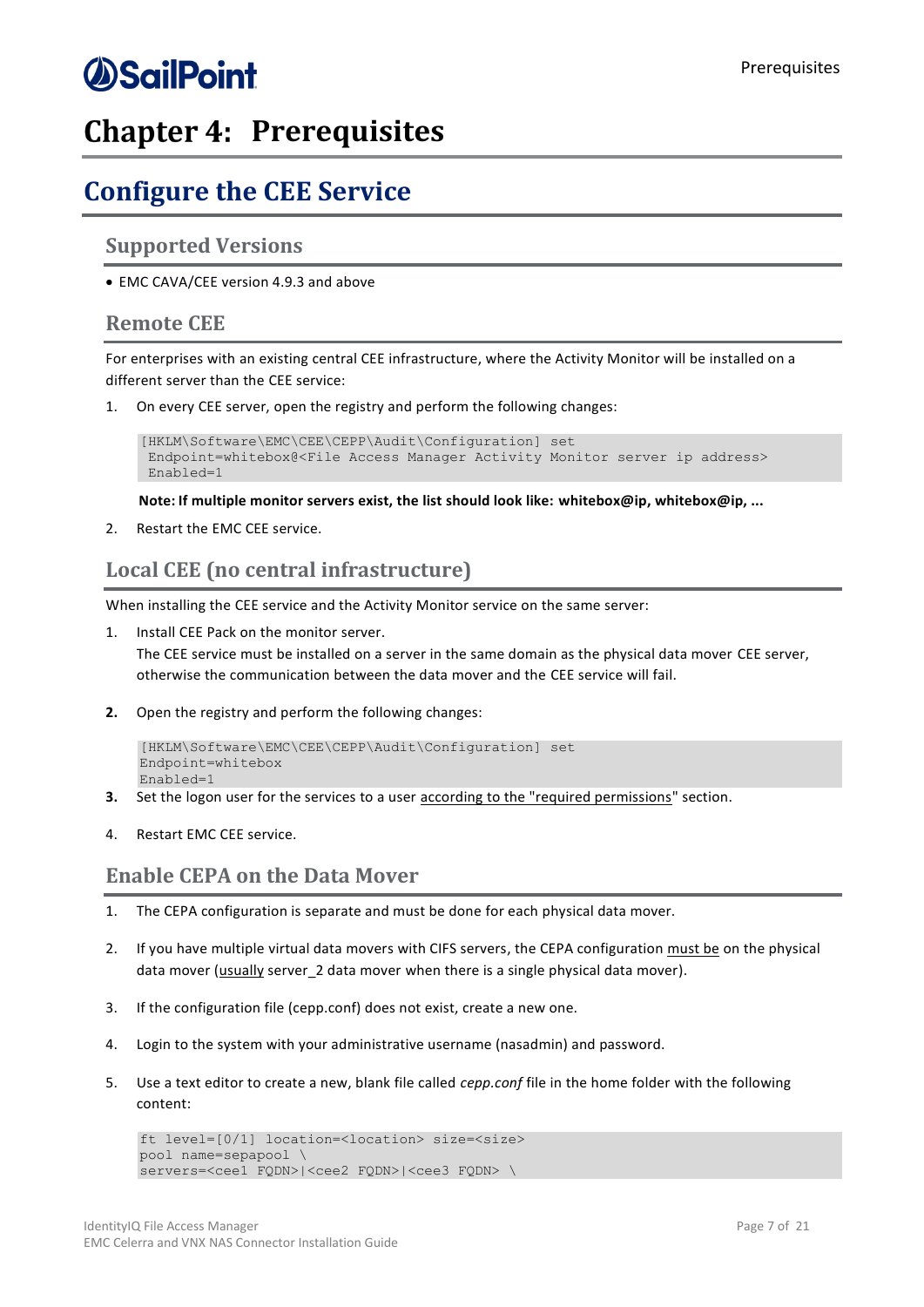```
preevents= \
```

```
postevents=OpenFileRead|CreateFile|FileWrite|FileRead|CreateDir|DeleteFile|DeleteDi
r|CloseModified|RenameFile|RenameDir|SetAclFile|SetAclDir|SetSecFile|SetSecDir 
posterrevents= \
option=ignore \
reqtimeout=500 \
retrytimeout=50
```
**Notes:**

- **The ft level parameter sets the fault tolerance level assigned. Valid values are 0-3, where:**
	- o **0 = continue and tolerate lost events (default)**
	- o **1 = continue and use a persistence file as a circular event buffer for lost events**
	- o **2 = continue and use a persistence file as a circular event buffer for lost events until the buffer is filled and then stop CIFS**
	- o **3 = upon heartbeat loss of connectivity, stop CIFS It is recommended that this value be set to 1. If you kept the recommended value, fill in the <location> and <size> parameters, where:**
		- **location = directory where the persistence buffer file resides relative to the root of a file system. If a location is not specified, the default location is the root of the file system.**
		- **size = maximum size in MB of the persistence buffer file. The default is 1 MB and the range is 1 MB to 100 MB. It is recommended to set it on 100MB**
- **It is important to verify that all CEE FQDN server names are resolved and reachable from the data mover. You can also fill in the IP address of the server instead of FQDN.**
- 6. Copy the newly created file to the data mover:

server file <movername> -put cepp.conf cepp.conf

- ◆ If cepp.conf exists, verify that the postevents parameter has the required values.
- 7. For NFS run the following command:

server mount <data mover> -o ceppcifs, ceppnfs <file system name> /<file system path>

### <span id="page-14-0"></span>**Synchronize with Domain Watch and Start the Service**

server date server # -timesvc start ntp <domain controller ip>

### <span id="page-14-1"></span>**Start the CEPA Service on the Data Mover**

server cepp <movername> -service -start

### <span id="page-14-2"></span>**Additional Resources**

For more information on how to configure the CEPA and CEE refer to the EMC CEE version 7.0 using the Common Event Enabler for Windows

https://www.emc.com/collateral/TechnicalDocument/docu48055.pdf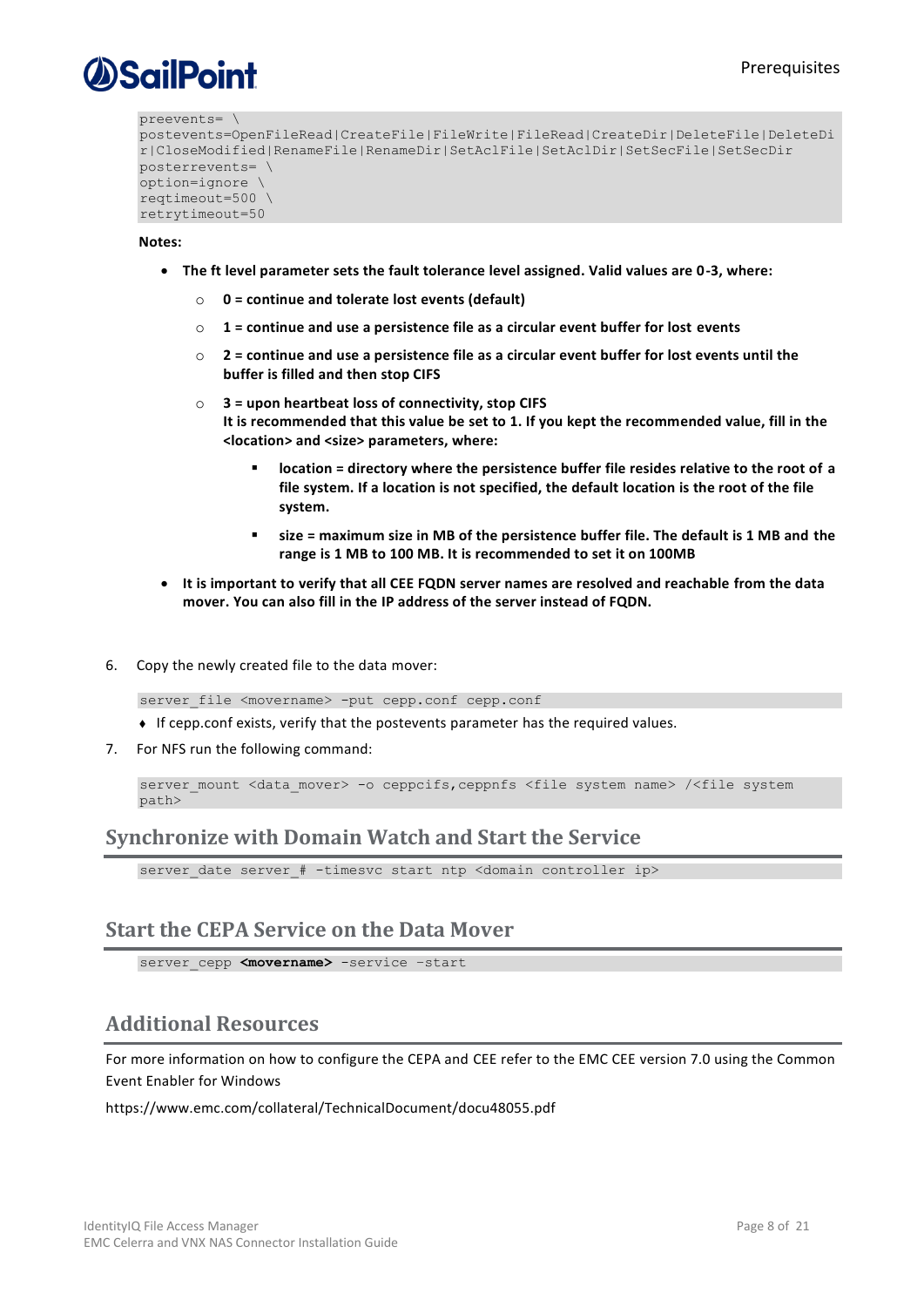### <span id="page-15-0"></span>**Permissions**

IdentityIQ File Access Manager requires different permissions, based on the tasks that require those permissions. The user configured in the Application configuration wizard must have the following permissions:

#### **Activity Monitoring**

◆ Requires a domain user with administrative privileges on the local machine (on which the CEE service is installed)

#### **Crawling**

- ◆ CIFS Access
	- Requires a user who is a member of the local Backup Operators group on the virtual CIFS server
	- Requires a user with Share Read access to all the shares on the virtual CIFS server
- ◆ NFS Access
	- Requires a user with permission to mount all NFS exports on the virtual NFS server
	- Requires a user with (a) read permission for all files and (b) execute permission for all directories on the virtual NFS server

#### **Permission Collection**

- <sup>⧫</sup> CIFS Access
	- Requires a user with Shared Read access to all CIFS shares on the virtual CIFS server
	- Requires a user who is a member of the local Backup Operators group on the virtual CIFS server
	- Requires a user who is a member of the local Administrators group on the virtual CIFS server to be able to read share permissions and local users and groups
- ◆ NFS Access
	- Requires a user with permission to mount all NFS exports on the virtual NFS server
	- Requires a user with (a) read permission for all files and (b) execute permission for all directories on the virtual NFS server

#### **Data Classification**

- ◆ NFS Access
	- Requires a user with permission to mount all NFS exports on the virtual NFS server
	- Requires a user with (a) read permission for all files and (b) execute permission for all directories on the virtual NFS server
- <sup>⧫</sup> CIFS Access
	- Requires a user with Share Read access to all CIFS shares on the virtual CIFS server
	- Requires a user who is a member of the local Backup Operators group on the virtual CIFS server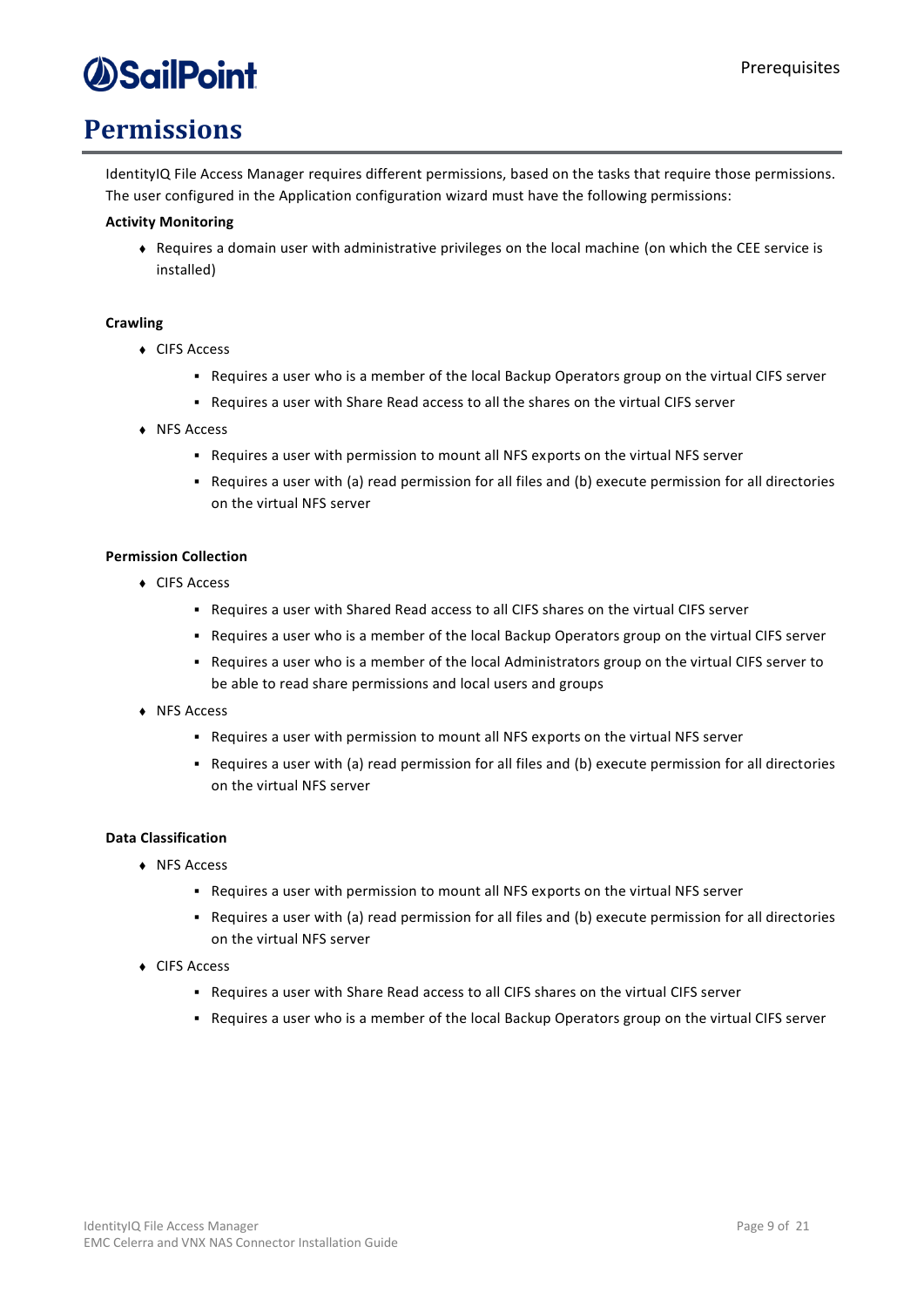## <span id="page-16-2"></span><span id="page-16-0"></span>**Communications Requirements**

#### **Table 2. Communications Requirements**

| <b>Requirement</b>                                             | <b>Source</b>                                                                               | <b>Destination</b>                 | <b>Port</b>          |
|----------------------------------------------------------------|---------------------------------------------------------------------------------------------|------------------------------------|----------------------|
| File Access Manager<br><b>Internal Access</b>                  | Application                                                                                 | File Access Manager<br>Servers     | 8000-8008            |
| File Access Manager<br>Message Broker                          | <b>Permissions Collector</b><br>/ Data Classification<br>Collector                          | RabbitMQ                           | 5671                 |
| <b>EMC CEE</b>                                                 | <b>EMC Data Mover</b>                                                                       | <b>CEE Service</b>                 | $RPC(135 + Dynamic)$ |
| <b>CEPA Events Push</b>                                        | <b>CEE Service</b>                                                                          | File Access Manager<br>Application | RPC (135 + Dynamic)  |
| <b>CIFS</b> - Permissions<br>Analysis & Data<br>Classification | Permissions Collection CIFS file server<br>service and/or<br>Data Classification<br>service |                                    | <b>SMB</b>           |
| <b>NFS</b> - Permissions<br>Analysis & Data<br>Classification  | Permissions Collection INFS file server<br>service                                          |                                    | NFS <sub>v3</sub>    |

## <span id="page-16-1"></span>**Software Requirements**

• Activity Monitor/Permissions Collector/Data Classification Collector: .NET 4.5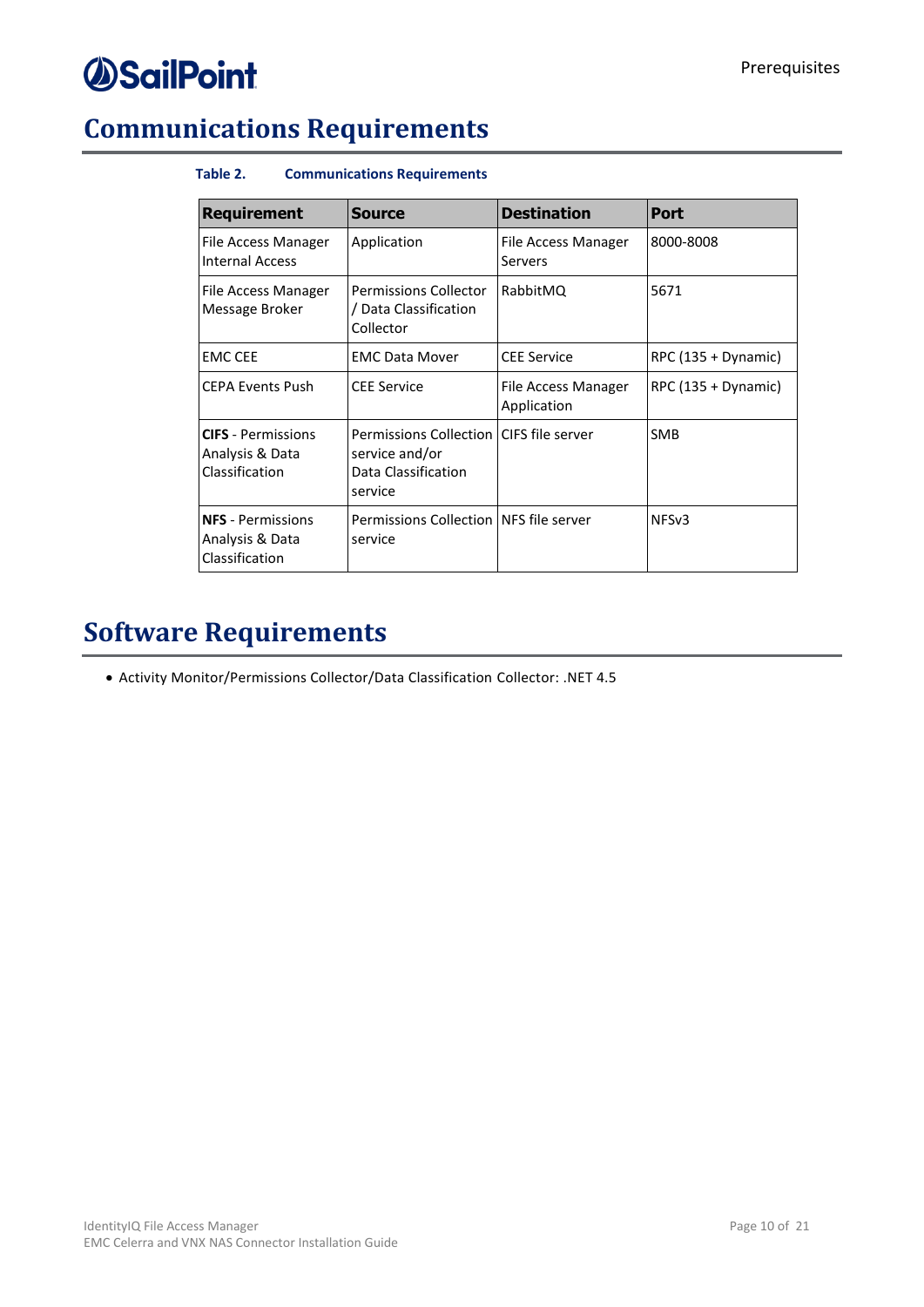## <span id="page-17-0"></span>**Chapter 5: Add New Application Wizard**

- 1. Navigate to **System** → **Applications**.
- 2. Select New  $\rightarrow$  Application.

The **New Application Wizard** window displays under the Welcome tab.

- 3. Select Standard Application.
- 1. Select **EMC** as the application type.
	- <sup>⧫</sup> EMC Celerra CIFS
	- <sup>⧫</sup> EMC Celerra NFS
- 2. Select EMC Celerra from the Application Type dropdown menu
- 3. Click Next.

The General Details window of the New Application Wizard displays under the General tab.

- 4. Type the logical name of the application in the *Name* field.
- 5. Type a description of the application in the *Description* field.
- 6. Select a logical container for the application from the **Container** dropdown menu.
- 7. Select an identity collector from the **Identity Collector** dropdown menu:
	- ◆ EMC Celerra CIFS Choose an Active Directory identity collector
	- ◆ EMC Celerra NFS Choose a Network Information Service (NIS) identity collector
- 8. Click **Next**.

The Configuration window of the New Application Wizard displays under the Configuration tab.

#### **Note: See below for the description for the NFS configuration.**

- 9. If you are configuring connector for CIFS, complete the Connection Details fields for CIFS:
	- ◆ Host Name (The real name of the CIFS server as users connect to it)
	- <sup>⧫</sup> *User Domain*, *User*, & *Password* (for the user defined in the prerequisites)
	- <sup>⧫</sup> *Aliases* (aliases defined in the EMC for the CIFS server)
- 10. If you are configuring connector for NFS Complete the Connection Details fields:
	- <sup>⧫</sup> *Host Name* (The network address (typically the IP address) of the interface on which the NFS exports are exposed)
	- <sup>⧫</sup> *User* (A NIS username (or root) to use when connecting to the NFS file server)
	- ◆ *Group* (A NIS group name (or root) to use when connecting to the NFS file server
	- <sup>⧫</sup> *Aliases* (Network aliases to the NFS server (optional))
- 11. Click to enable Permission Collection, select a Central Permissions Collector and complete the relevant Permissions Collection items: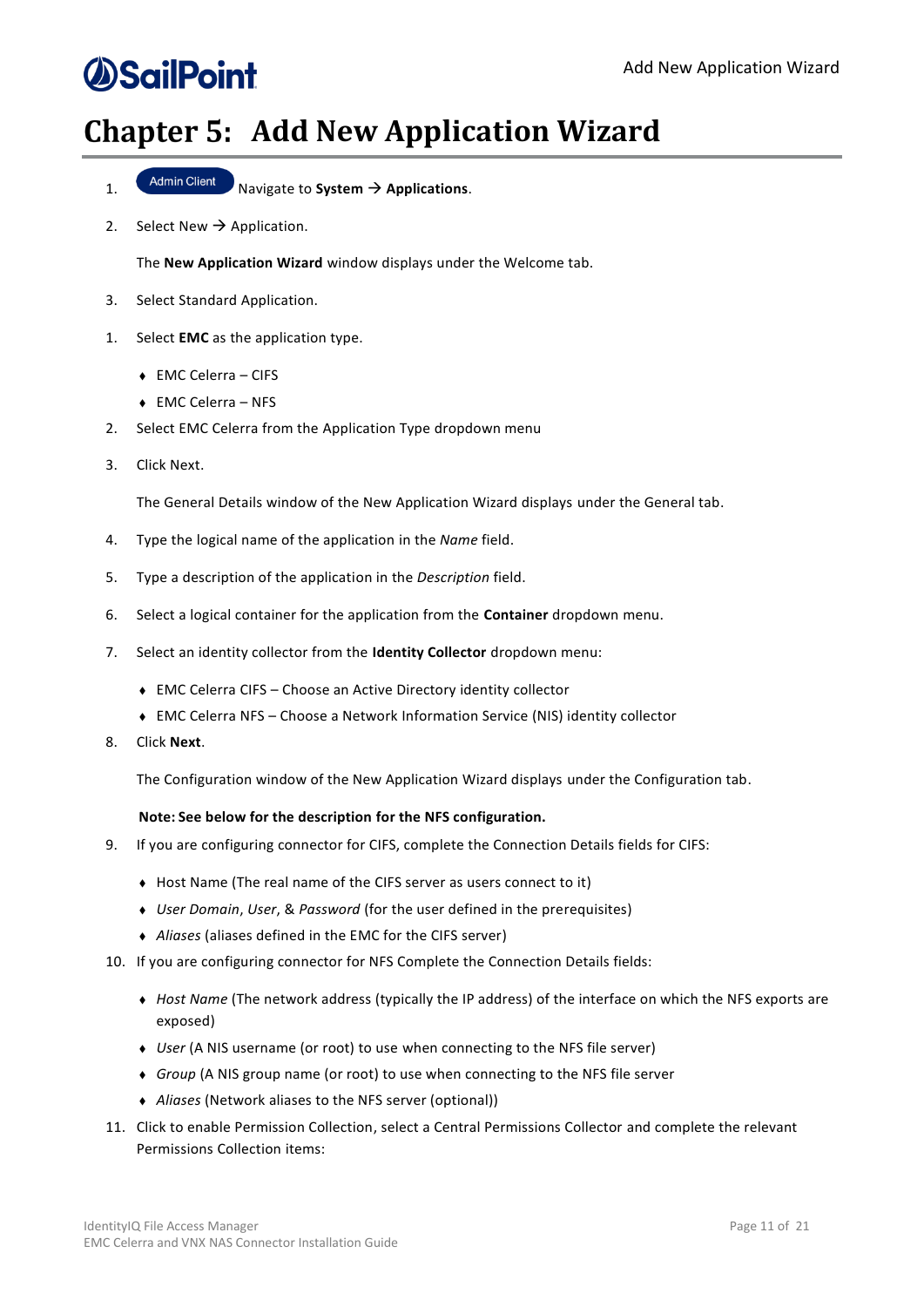- <sup>⧫</sup> *Skip Identities Sync* (Skip identity synchronization before running permission collection tasks when the identity collector is common to many different connectors.)
- 12. Click to enable Data Classification and select a central data classification service from the list
- 13. Click **Next**

The Configuration window of the New Application Wizard displays under the Configuration tab.

- 14. Select the Monitoring Configuration options.
	- <sup>⧫</sup> *Excluded File Extensions (*List of file extensions that are not monitored)
	- <sup>⧫</sup> *Exclude Folders* (List of folders that are not monitored)
	- <sup>⧫</sup> *Exclude Users* (List of users whose activities are monitored)

#### **Note: For CIFS, Each excluded user must be in the form of Domain\User. For NFS it must be only the User. When an activity from a new resource is detected:**

- **Store the activity** (Full Auto-Learning Mode) Monitors all activities from all site collections (automatically creates new folders in the Business Resources Tree).
- **Store the activity, only if the top-level resource was manually created in advance** (Semi Auto-Learning Mode - Monitor only manually defined resources and their sub-folders to be monitored.
- **Discard the activity** (No Auto-Learning Mode—Make sure to manually define the resources to be monitored)—Monitor only manually-defined resources to be monitored.

The Data Enrichment Connectors window of the New Application Wizard displays under the Data Enrichment tab.

15. Select the data enrichment connectors (DECs) to enrich monitored activities from the Available DECs text box and use the > or >> arrows to move them to the Current DECs text box.

**Note: The chapter** *Connectors* **of the IdentityIQ File Access Manager Administrator Guide provides more information on Data Enrichment Connectors, including what they are, how to configure them, and how they fit in the Activity Flow.**

16. Click **Next**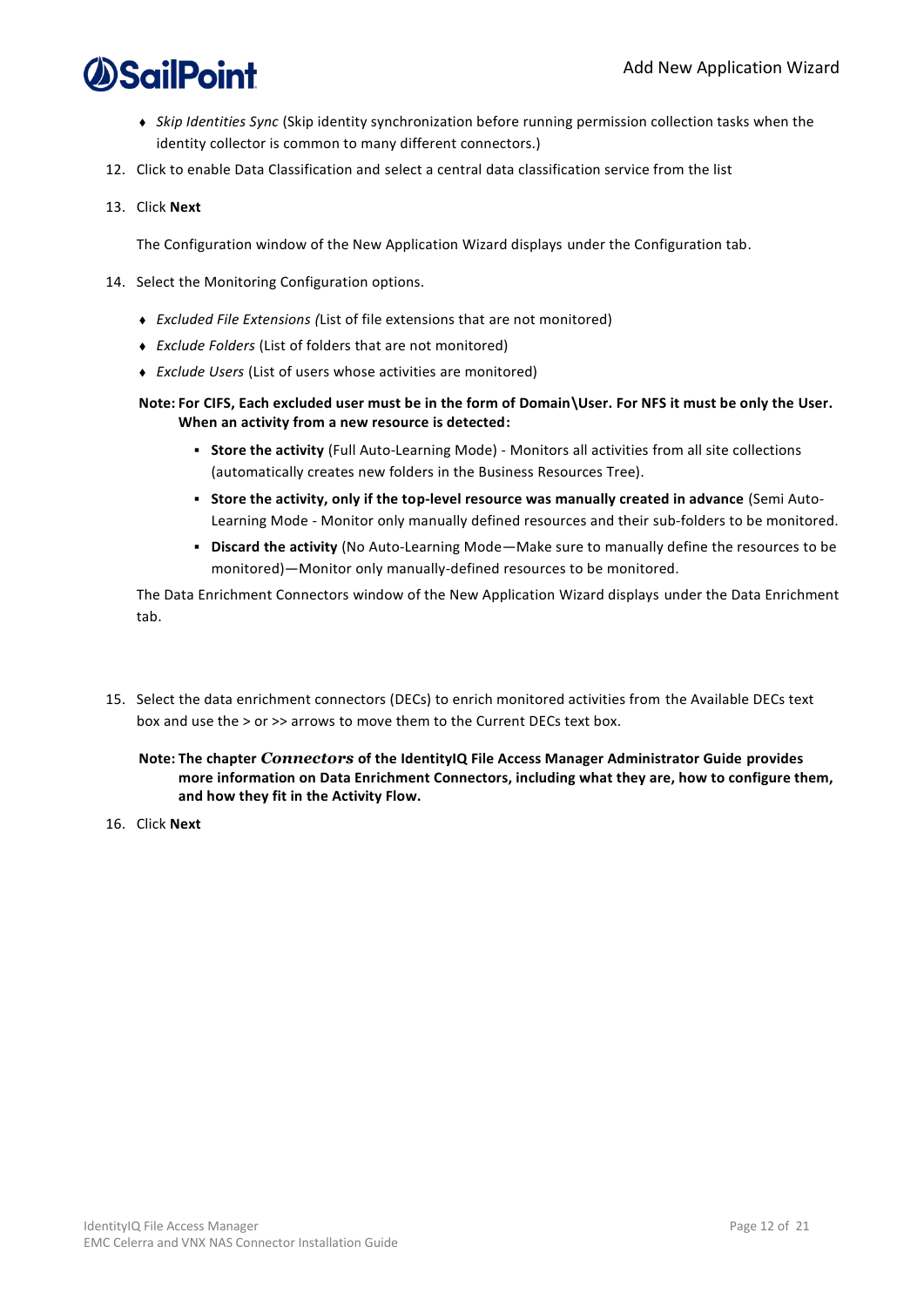

**Note: The Scheduling tab contains the Permissions Collection, Crawler, and Data Classification (if supported) scheduling windows. You can navigate among those windows, using the Next and Back buttons.**

The Permissions Collection window of the New Application Wizard displays under the Scheduling tab.

| <b>New Application Wizard</b> |                         |                                                                                        |               |                 |                   | $\overline{\mathbf{x}}$ |
|-------------------------------|-------------------------|----------------------------------------------------------------------------------------|---------------|-----------------|-------------------|-------------------------|
|                               | Welcome                 | General                                                                                | Configuration | Data Enrichment | <b>Scheduling</b> | Fulfillment             |
| Create a Schedule?            |                         | <b>Permissions Collector Scheduling</b><br>Set the schedule for permissions collection |               |                 |                   |                         |
| Name:                         |                         |                                                                                        |               |                 |                   |                         |
| Schedule:                     | Once                    |                                                                                        |               |                 |                   | $\checkmark$            |
| On:                           | 5/10/2018               | 曲                                                                                      |               |                 |                   |                         |
| At:                           | 8:21 PM                 | ٠                                                                                      |               |                 |                   |                         |
| Active?                       | $\overline{\mathbf{v}}$ |                                                                                        |               |                 |                   |                         |
|                               |                         |                                                                                        |               |                 |                   |                         |
| Cancel                        |                         |                                                                                        |               |                 |                   | Back<br>Next            |

**Figure 2. Permissions Collection Window**

- <span id="page-19-0"></span>17. Check the **Create a Schedule** check box.
- 18. Type a name for the permissions collection scheduling task in the *Name* field.
- 19. Select a scheduling frequency from the **Schedule** dropdown menu.
- 20. Fill in the relevant date and time fields (which differ, depending upon the scheduling frequency selected).
- 21. Check the **Active** check box if relevant
- 22. Click **Next**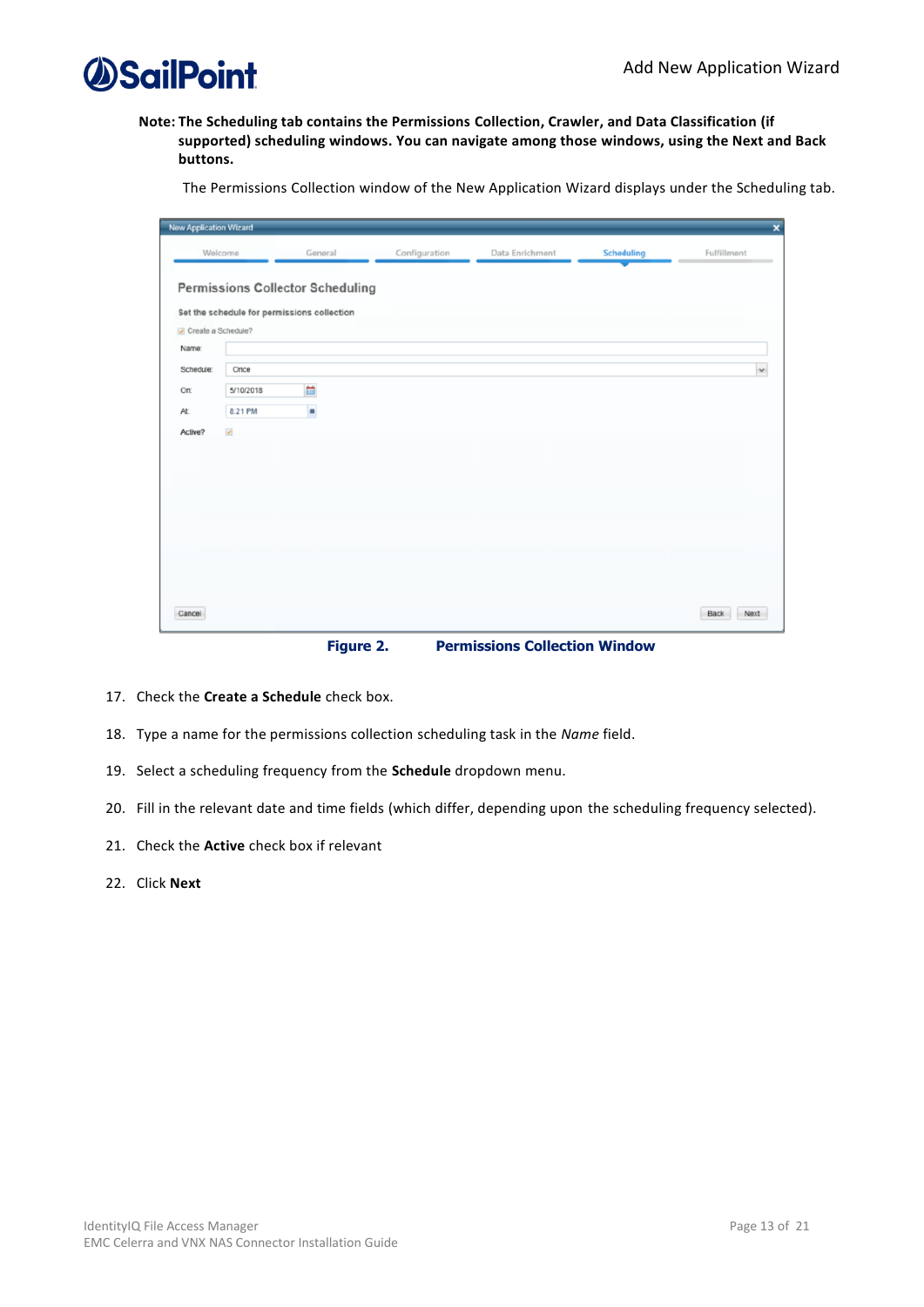

The Crawler window of the New Application Wizard displays under the Scheduling tab.

| <b>New Application Wizard</b>          |                                    |         |                                                                                  |                           |                               | $\overline{\mathbf{x}}$ |
|----------------------------------------|------------------------------------|---------|----------------------------------------------------------------------------------|---------------------------|-------------------------------|-------------------------|
|                                        | Welcome                            | General | Configuration                                                                    | Data Enrichment           | <b>Scheduling</b>             | Fulfillment             |
| Crawler<br>Create a Schedule?<br>Name: |                                    |         | Use this screen to schedule automatic application crawling to find new resources |                           |                               |                         |
| Schedule:                              | Once                               |         |                                                                                  |                           |                               | $\check{~}$             |
| On:                                    | 5/10/2018                          | Ħ       |                                                                                  |                           |                               |                         |
| At:<br>Active?                         | 8:20 PM<br>$\overline{\mathbf{v}}$ | ٠       |                                                                                  |                           |                               |                         |
| Advanced                               |                                    |         |                                                                                  |                           |                               |                         |
| Exclude Paths by Regex:                |                                    |         |                                                                                  | Calculate Resources Size: | Second crawl and on<br>$\sim$ |                         |
|                                        |                                    |         |                                                                                  |                           |                               |                         |
|                                        |                                    |         |                                                                                  |                           |                               |                         |
|                                        |                                    |         |                                                                                  |                           |                               |                         |
| Cancel                                 |                                    |         |                                                                                  |                           |                               | Back<br>Next            |

**Figure 3. Crawler Window**

- <span id="page-20-0"></span>23. Check the **Create a Schedule** check box
- 24. Type a name for the crawling scheduling task in the *Name* field
- 25. Select a scheduling frequency from the **Schedule** dropdown menu
- 26. Fill in the relevant date and time fields (which differ, depending upon the scheduling frequency selected).
- 27. Check the **Active** check box if relevant.
- 28. Type in the names of folders to exclude from the crawling process in the *Exclude Paths by Regex* field.

**Note: The chapter** *Crawling* **of the IdentityIQ File Access Manager Administrator Guide provides more information on the Crawling Process.**

29. Click **Next**.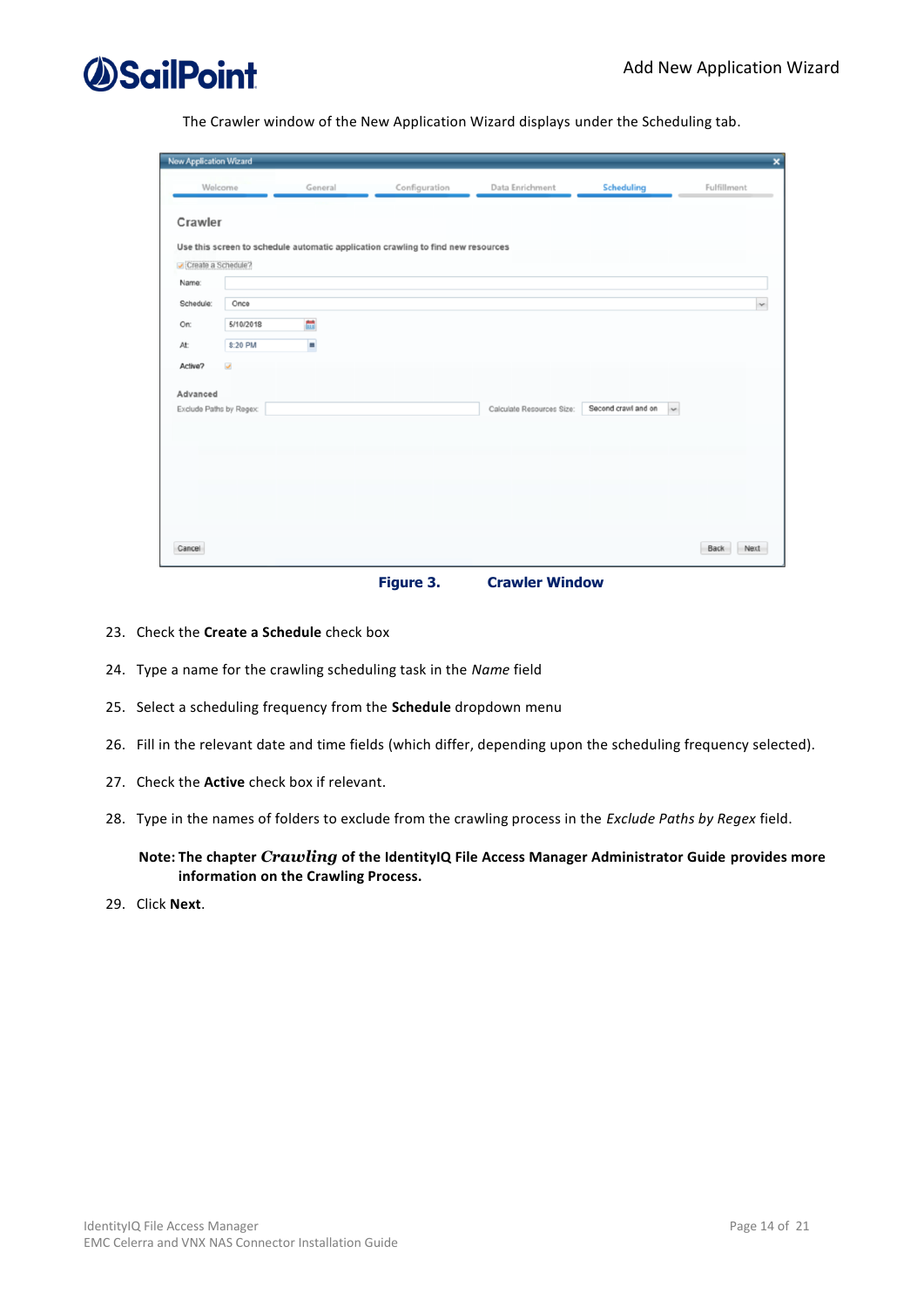

The Data Classification window of the New Application Wizard displays under the Scheduling tab.

| <b>New Application Wizard</b> |                            |                             |                                                                                  |                 |                   | $\pmb{\times}$ |
|-------------------------------|----------------------------|-----------------------------|----------------------------------------------------------------------------------|-----------------|-------------------|----------------|
| Welcome                       |                            | General                     | Configuration                                                                    | Data Enrichment | <b>Scheduling</b> | Fulfillment    |
|                               | <b>Data Classification</b> |                             | Use this screen to schedule data classification, which classifies your resources |                 |                   |                |
| Create a Schedule?            |                            |                             |                                                                                  |                 |                   |                |
| Name:                         |                            |                             |                                                                                  |                 |                   |                |
| Schedule:                     | Weekly                     |                             |                                                                                  |                 |                   | $\check{ }$    |
|                               |                            | Mon Tue Wed Thu Fri Sat Sun |                                                                                  |                 |                   |                |
| Start Date:                   | 5/10/2018                  | E.                          |                                                                                  |                 |                   |                |
| At                            | 9:22 PM                    | Ξ                           |                                                                                  |                 |                   |                |
| Until:                        | 5/10/2018                  | 册                           |                                                                                  |                 |                   |                |
| Active?                       | $\Box$                     |                             |                                                                                  |                 |                   |                |
|                               |                            |                             |                                                                                  |                 |                   |                |
|                               |                            |                             |                                                                                  |                 |                   |                |
|                               |                            |                             |                                                                                  |                 |                   |                |
|                               |                            |                             |                                                                                  |                 |                   |                |
|                               |                            |                             |                                                                                  |                 |                   |                |
|                               |                            |                             |                                                                                  |                 |                   |                |
| Cancel                        |                            |                             |                                                                                  |                 |                   | Back<br>Next   |
|                               |                            |                             |                                                                                  |                 |                   |                |

**Figure 4. Data Classification Window**

- <span id="page-21-0"></span>30. Check the **Create a Schedule** check box.
- 31. Type a name for the data classification scheduling task in the *Name* field.
- 32. Select a scheduling frequency from the **Schedule** dropdown menu.
- 33. Fill in the relevant date and time fields (which differ, depending upon the scheduling frequency selected).
- 34. Check the **Active** check box if relevant.

**Note: The chapter** *Data Classification* **of the IdentityIQ File Access Manager Administrator Guide provides more information on Data Classification.**

35. Click **Next**.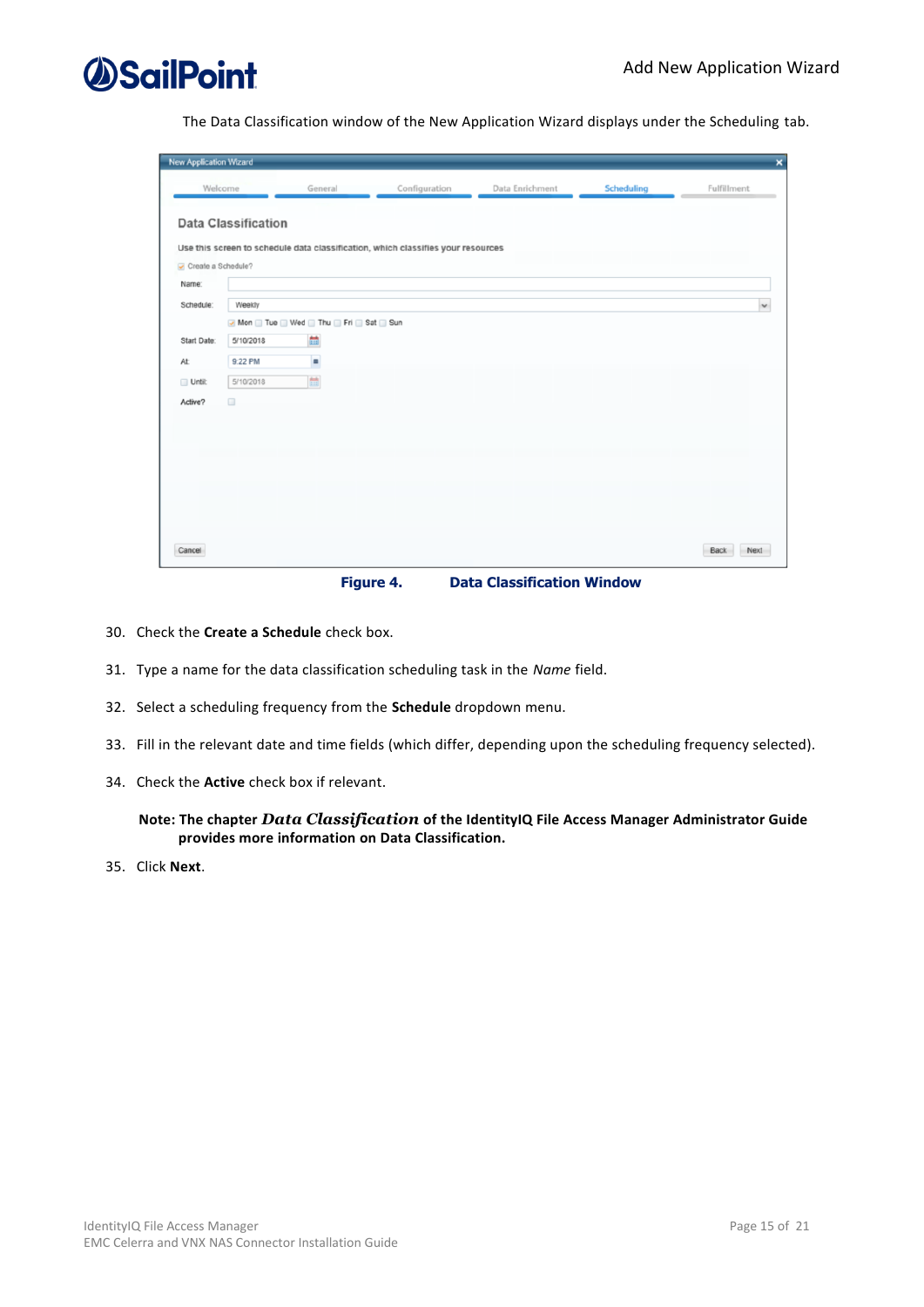The Access Fulfillment window of the New Application Wizard displays (only for CIFS).

| <b>New Application Wizard</b>                         |                                                               |               |                                  |            | $\overline{\mathsf{x}}$ |  |  |  |  |
|-------------------------------------------------------|---------------------------------------------------------------|---------------|----------------------------------|------------|-------------------------|--|--|--|--|
| Welcome                                               | General                                                       | Configuration | Data Enrichment                  | Scheduling | <b>Fulfillment</b>      |  |  |  |  |
|                                                       |                                                               |               |                                  |            |                         |  |  |  |  |
| <b>Access Fulfillment</b>                             |                                                               |               |                                  |            |                         |  |  |  |  |
| Allow File Access Manager to add/remove permissions @ |                                                               |               |                                  |            |                         |  |  |  |  |
|                                                       | The Enable Access Fulfillment for removing direct permissions |               |                                  |            |                         |  |  |  |  |
| Enable Access Fulfillment for normalized groups       |                                                               |               |                                  |            |                         |  |  |  |  |
|                                                       |                                                               |               |                                  |            |                         |  |  |  |  |
|                                                       |                                                               |               |                                  |            |                         |  |  |  |  |
|                                                       |                                                               |               |                                  |            |                         |  |  |  |  |
|                                                       |                                                               |               |                                  |            |                         |  |  |  |  |
|                                                       |                                                               |               |                                  |            |                         |  |  |  |  |
|                                                       |                                                               |               |                                  |            |                         |  |  |  |  |
|                                                       |                                                               |               |                                  |            |                         |  |  |  |  |
|                                                       |                                                               |               |                                  |            |                         |  |  |  |  |
|                                                       |                                                               |               |                                  |            |                         |  |  |  |  |
|                                                       |                                                               |               |                                  |            |                         |  |  |  |  |
|                                                       |                                                               |               |                                  |            |                         |  |  |  |  |
|                                                       |                                                               |               |                                  |            |                         |  |  |  |  |
| Cancel                                                |                                                               |               |                                  |            | Back<br>Finish          |  |  |  |  |
|                                                       | Figure 5.                                                     |               | <b>Access Fulfillment Window</b> |            |                         |  |  |  |  |

- <span id="page-22-0"></span>**36.** Check the "Enable Access Fulfillment for removing direct permissions" checkbox to enable access direct permission remediation.
- **37.** Check the "Enable Access Fulfilment for normalized groups" checkbox to allow File Access Manager to add and remove permissions to File Access Manager specific groups.

**Note: The chapter** *Permissions* **of the IdentityIQ File Access Manager Administrator Guide provides more information on access fulfillment.**

38. Click **Finish**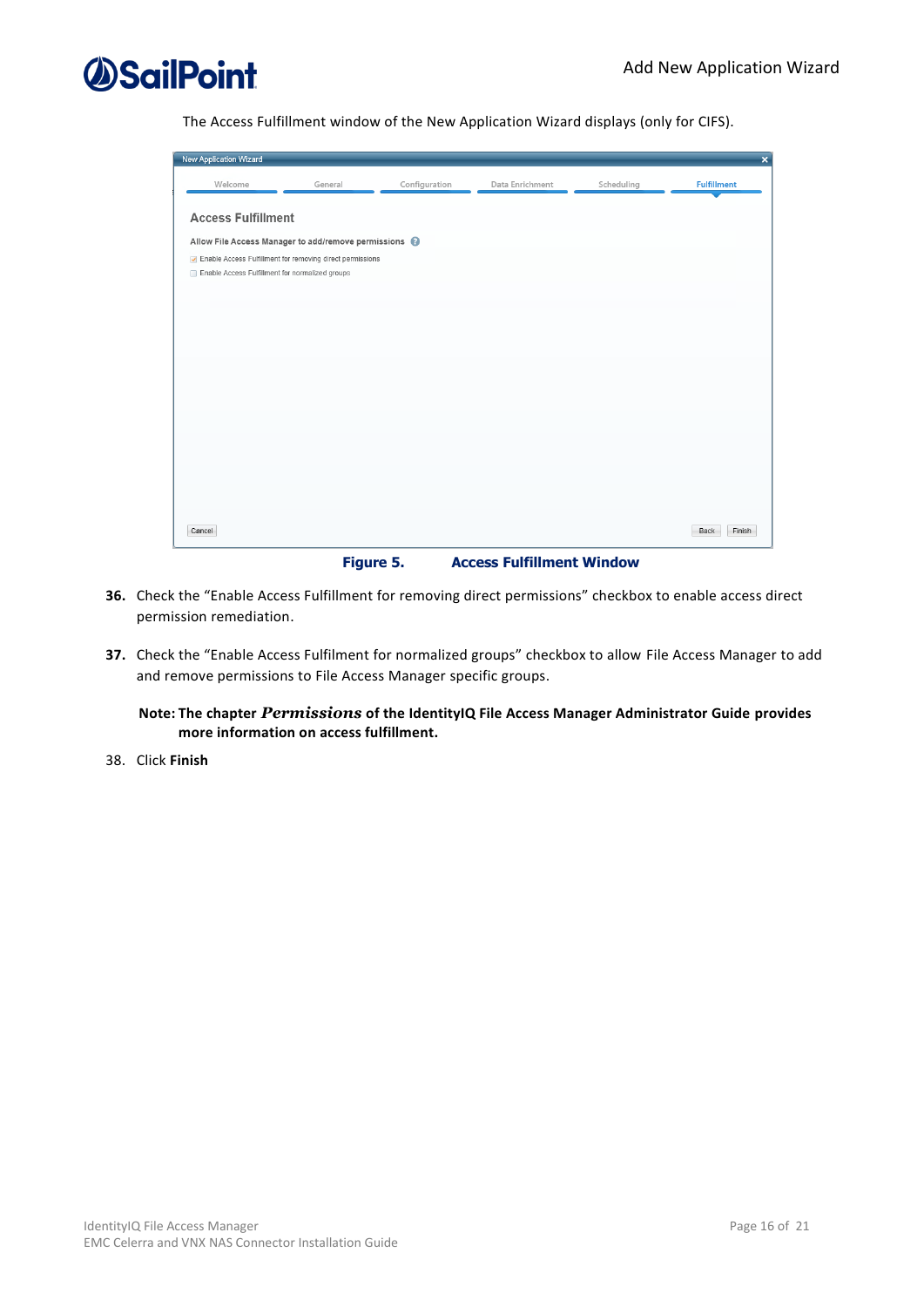## <span id="page-23-0"></span>**Chapter 6: Installation of Services**

## <span id="page-23-1"></span>**Collector Installation**

1. Run the "Collector Installation Manager" as an Administrator. The installation files are located in the installation package under the folder **Collectors**.

The Collector Installation Manager window displays.

| <b>Collector Installation Manager</b>           |                                                                                 |                                       |                                       | $\overline{\mathbf{x}}$ |
|-------------------------------------------------|---------------------------------------------------------------------------------|---------------------------------------|---------------------------------------|-------------------------|
|                                                 |                                                                                 | <b>Collector Installation Manager</b> |                                       |                         |
| <b>DSailPoint</b>                               | Connect to File Access Manager<br>Server Name/IP:<br>Port<br>User:<br>Password: | localhost<br>8000<br>wbxadmin<br>     | $\bullet$                             |                         |
|                                                 |                                                                                 |                                       |                                       |                         |
|                                                 |                                                                                 |                                       |                                       |                         |
|                                                 |                                                                                 |                                       |                                       |                         |
| <b>IdentityIQ</b><br><b>File Access Manager</b> |                                                                                 |                                       |                                       | Next                    |
|                                                 | Figure 6.                                                                       |                                       | <b>Collector Installation Manager</b> |                         |

- <span id="page-23-2"></span>2. Enter the credentials to connect to IdentityIQ File Access Manager.
	- a. ServerName/IP should be pointed to the Agent Configuration Manager service server.
	- b. An IdentityIQ File Access Manager user with Collector Manager permission (permission to install collectors). For Active Directory authentication, user the format domain\username.
- 3. Click **Next**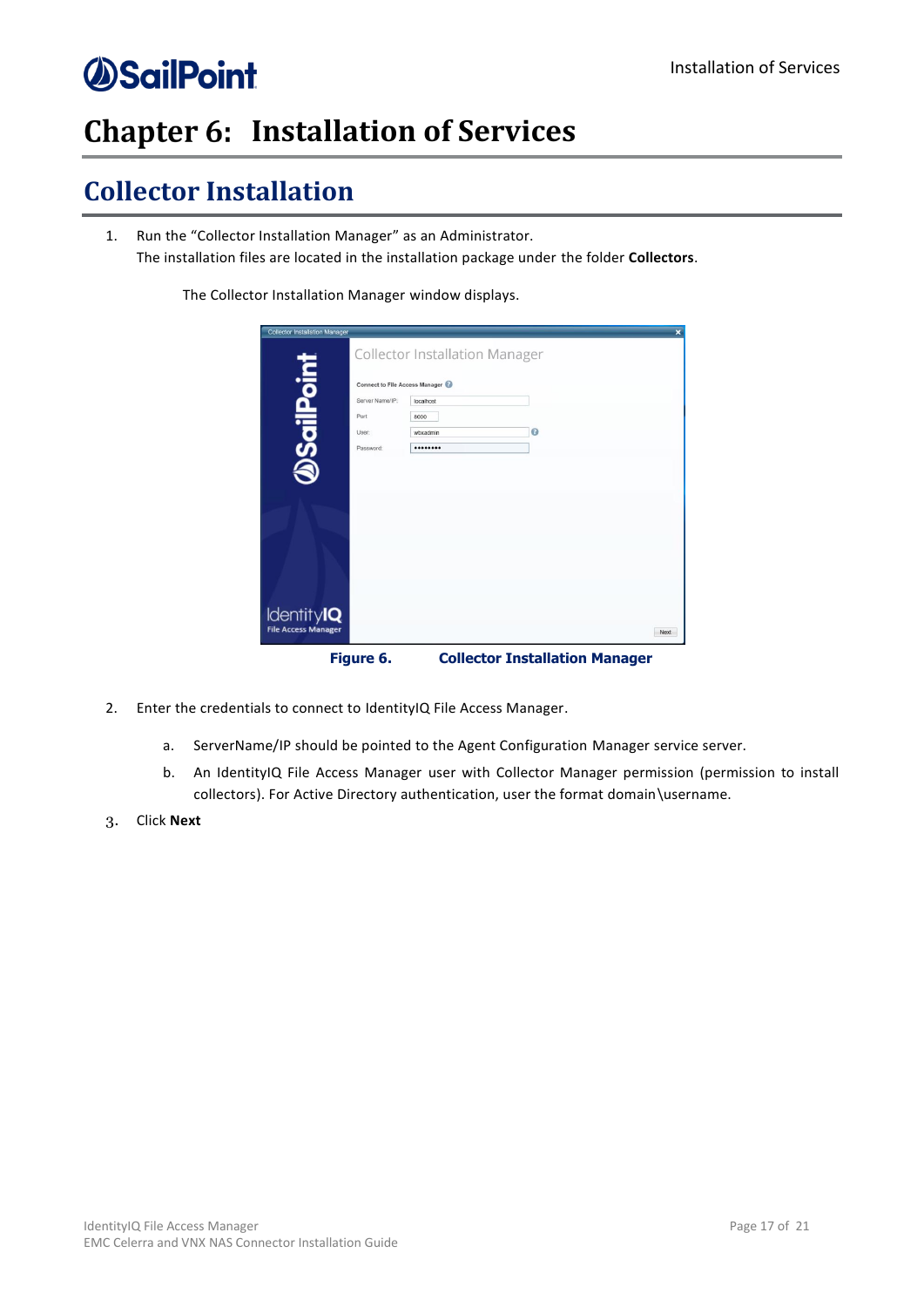

The Service Configuration window displays.

| <b>Collector Installation Manager</b>         | $\overline{\mathbf{x}}$         |
|-----------------------------------------------|---------------------------------|
| Service Configuration                         |                                 |
| <b>Activity Monitoring</b>                    |                                 |
| Select Application:                           | $\overline{\phantom{a}}$<br>Add |
|                                               |                                 |
|                                               |                                 |
|                                               |                                 |
| <b>Permission Collector</b>                   |                                 |
| Select Central Permission Collection service: | $\overline{\mathbf{v}}$<br>Add  |
|                                               |                                 |
|                                               |                                 |
|                                               |                                 |
| <b>Data Classification Collector</b>          |                                 |
| Select Central Data Classification service:   | $\hspace{0.1mm}$<br>Add         |
|                                               |                                 |
|                                               |                                 |
|                                               |                                 |
|                                               | Next                            |
| Figure 7.                                     | <b>Service Configuration</b>    |

- <span id="page-24-0"></span>4. If you are installing the Activity Monitoring collector, select the application and click **Add.**
- 5. If you are installing the Permission Collector, select the Central Permission Collector to which to connect this service, and click **Add**.
- 6. If you are installing the Data Classification Collector, select the Central Data Classification to which to connect this service, and click **Add**.
- 7. Click **Next**

The Installation Folder window displays.

#### **Note: If this is the first time you are installing collectors on this machine, you will be prompted to select an installation folder, in which all future collectors will also be installed.**

- 8. Browse and select the location of the target folder for installation.
- 9. Browse and select the location of the folder for system logs.
- 10. Click **Next**.
- 11. The system begins installing the selected components.
- 12. Click **Finish** (which displays after all the selected components have been installed).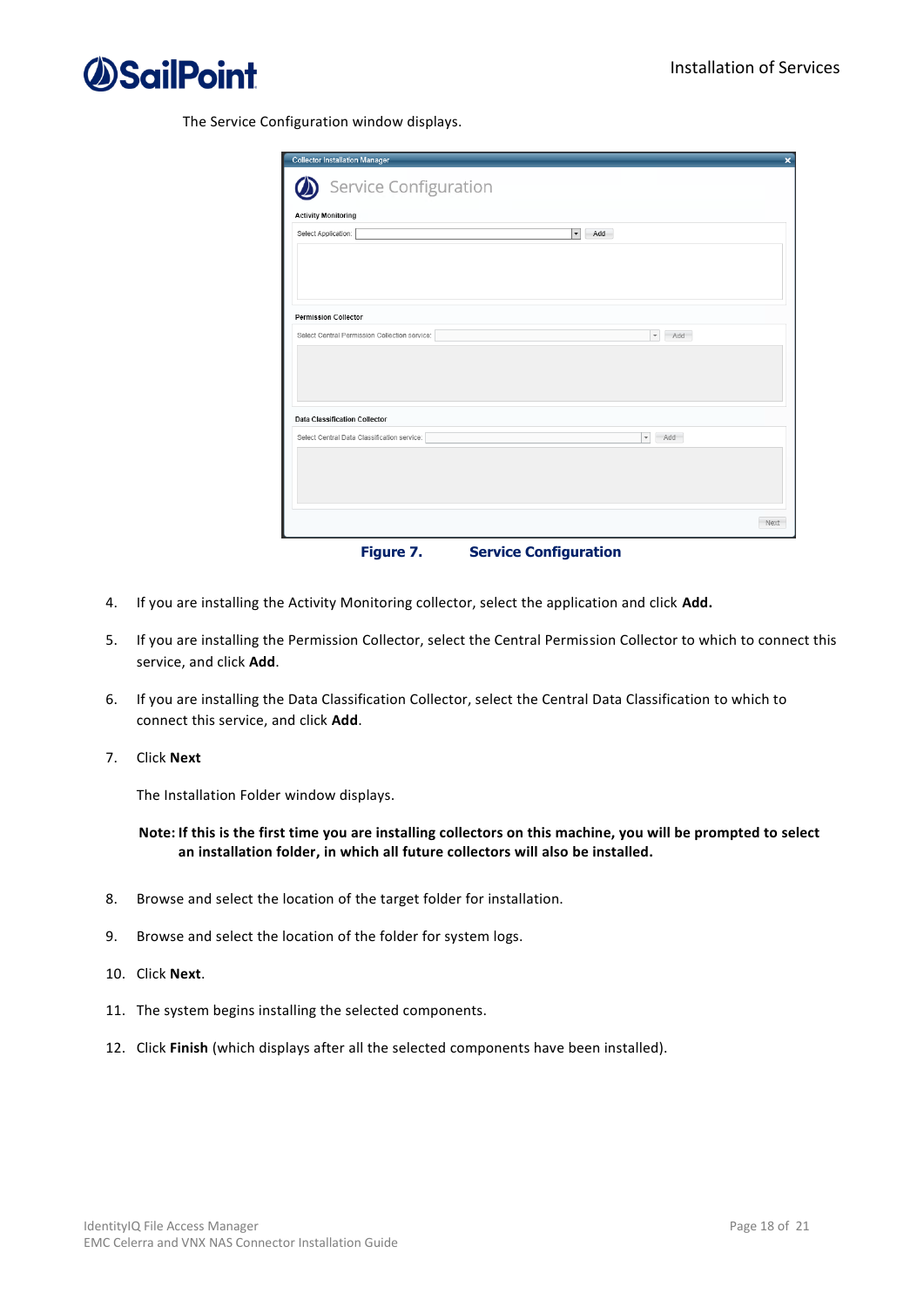## <span id="page-25-0"></span>**Chapter 7: Verification**

## <span id="page-25-1"></span>**Services**

### <span id="page-25-2"></span>**Collectors' Installation Status**

Verify in windows Service manager or other tool, that the IdentityIQ File Access Manager services are running. for example,

- **File Access Manager Central Activity Monitor** <Application\_Name> service is running.
- **File Access Manager Permissions Collection** <Application\_Name> service is running.
- **File Access Manager Data Classification** <Application\_Name> service is running.

### <span id="page-25-3"></span>**Logs**

- "%SAILPOINT\_HOME\_LOGS%\EMCCelerra\_<Application\_Name>.log" does not contain errors.
- "%SAILPOINT\_HOME\_LOGS%\RoleAnalytics\_<Application\_Name>.log" does not contain errors.
- "%SAILPOINT\_HOME\_LOGS%\DataClassification\_<Application\_Name>.log" does not contain errors.

### <span id="page-25-4"></span>**Monitored Activities**

- 1. Simulate activities on the CIFS/NFS server.
- 2. Wait a minute (approximately).
- 3. Query for activities in the Administrative Client by <Application Name>.
- 4. Verify that the activities display in the Administrative Client.

### <span id="page-25-5"></span>**Permissions Collection**

- 1. Run the Crawler and Permissions Collector tasks in the IdentityIQ File Access Manager Admin Client.
- 2. Verify that:
	- ◆ The tasks completed successfully
	- <sup>⧫</sup> Business resources were created on the BRs tree
	- <sup>⧫</sup> Permissions display in the Permission Forensics window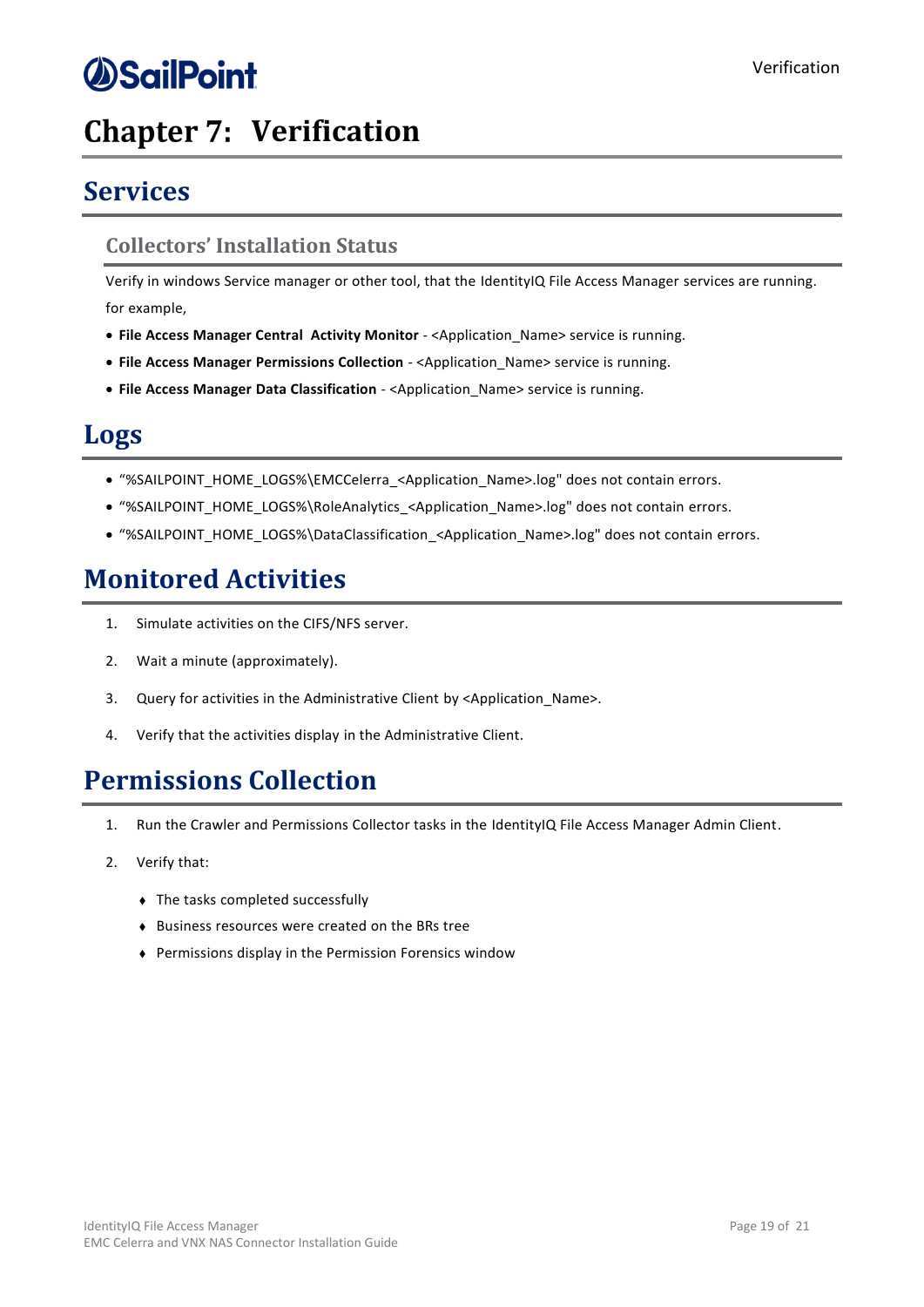## *<u>OSailPoint</u>*

## <span id="page-26-0"></span>**Chapter 8: Troubleshooting**

## <span id="page-26-1"></span>**Activities not collected by the Activity Monitor**

**If activities are not collected by the Activity Monitor, we need to track the status of the components, starting from the data mover to the Activity Monitor service.**

- 1. Login to the data mover with your administrative user
- 2. Verify the CEPA facility status on the data mover, type:

```
server cepp <data mover> -service -status
Output:
server 2 : CEPP Started
```
3. If the CEPA is not started, start it with, type:

```
server_cepp <data mover> -service -start
4. Display information about the CEPA service, type:
```

```
server 2 : CEPP Started
server_cepp <data mover> -pool -info
Output:
server_2 :
pool_name = sepapool
server required = yes
access_checks_ignored = 0
req timeout = 5000 ms
retry_timeout = 25000 ms
pre \text{events} =
post events =OpenFileRead, CreateFile, FileWrite, FileRead, CreateDir, DeleteFile, DeleteDir, CloseModi
fied, RenameFile, enameDir, SetAclFile, SetAclDir, SetSecFile, SetSecDir
post err events =
CEPP Servers:
ip = [ip address of the CEE server], state = ONLINE, status = ONLINE
```
- 5. Make sure the post events correspond to the definitions described in the prerequisites section
- 6. Make sure the state and status are both ONLINE

```
Note: If they are not ONLINE there is a problem with the connection to the CEE service, or with the 
      connection between the CEE service and the Activity Monitor service. 
      The CEPA facility is delicate to communication errors and in some cases the CEE does not recover 
     from a communication failure.
```
- 7. Make sure all the prerequisites were set:
- 8. Make sure the CEE service is running with a domain user who is an administrator on the CEE service server.
- 9. Make sure the CEE service and the physical data mover CIFS server are joined to the same active directory domain.
- 10. Make sure the CEPA ip address listed in the output of the command above matches the ip address of the server running the CEE service
- 11. Make sure there is no firewall between the data mover and the server running the CEE service
- 12. Make sure the windows firewall is off on the server running the CEE service
- 13. Stop the CEPA facility with the following command: